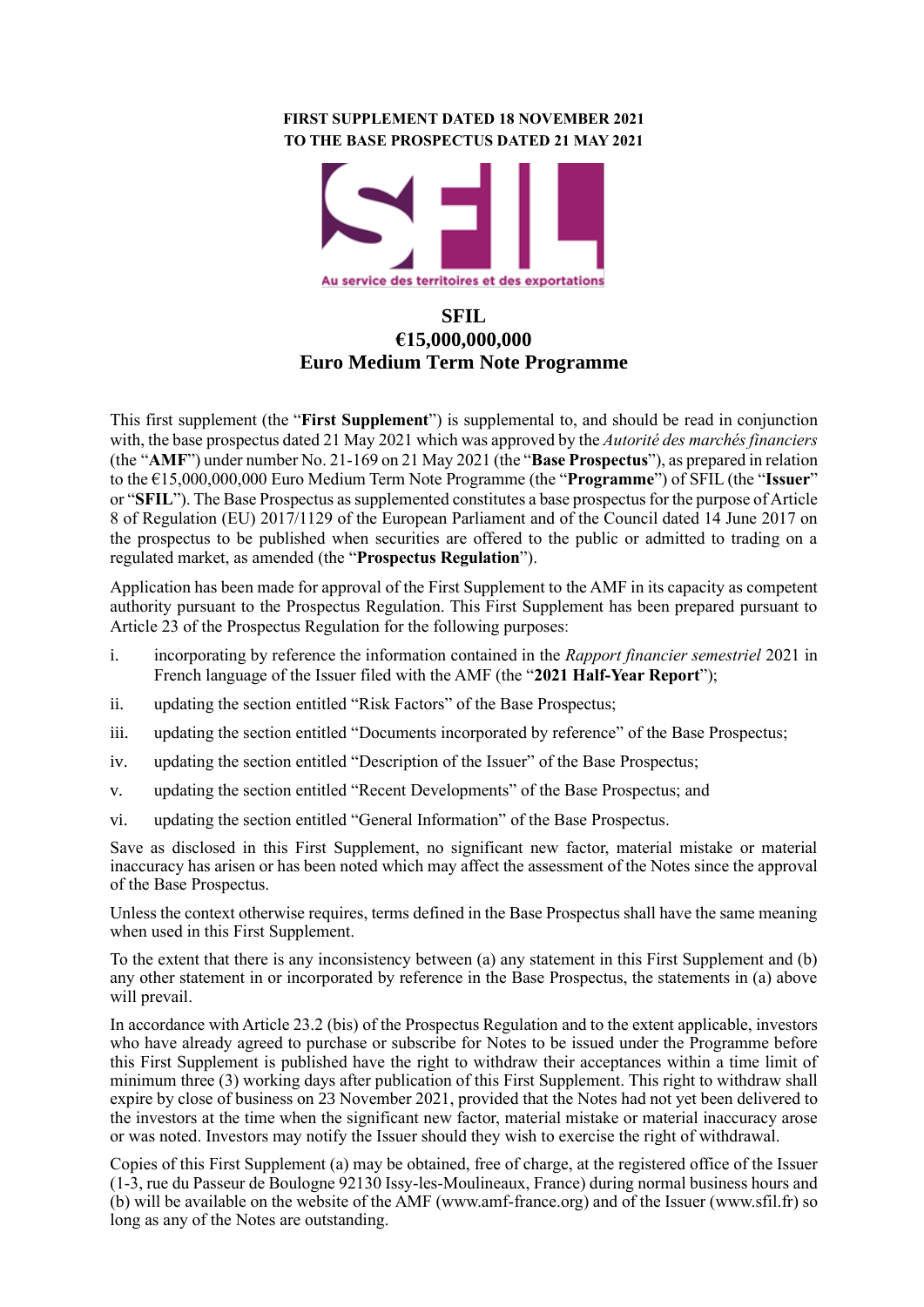## **TABLE OF CONTENTS**

| PERSON RESPONSIBLE FOR THE INFORMATION GIVEN IN THE FIRST SUPPLEMENT 20 |  |
|-------------------------------------------------------------------------|--|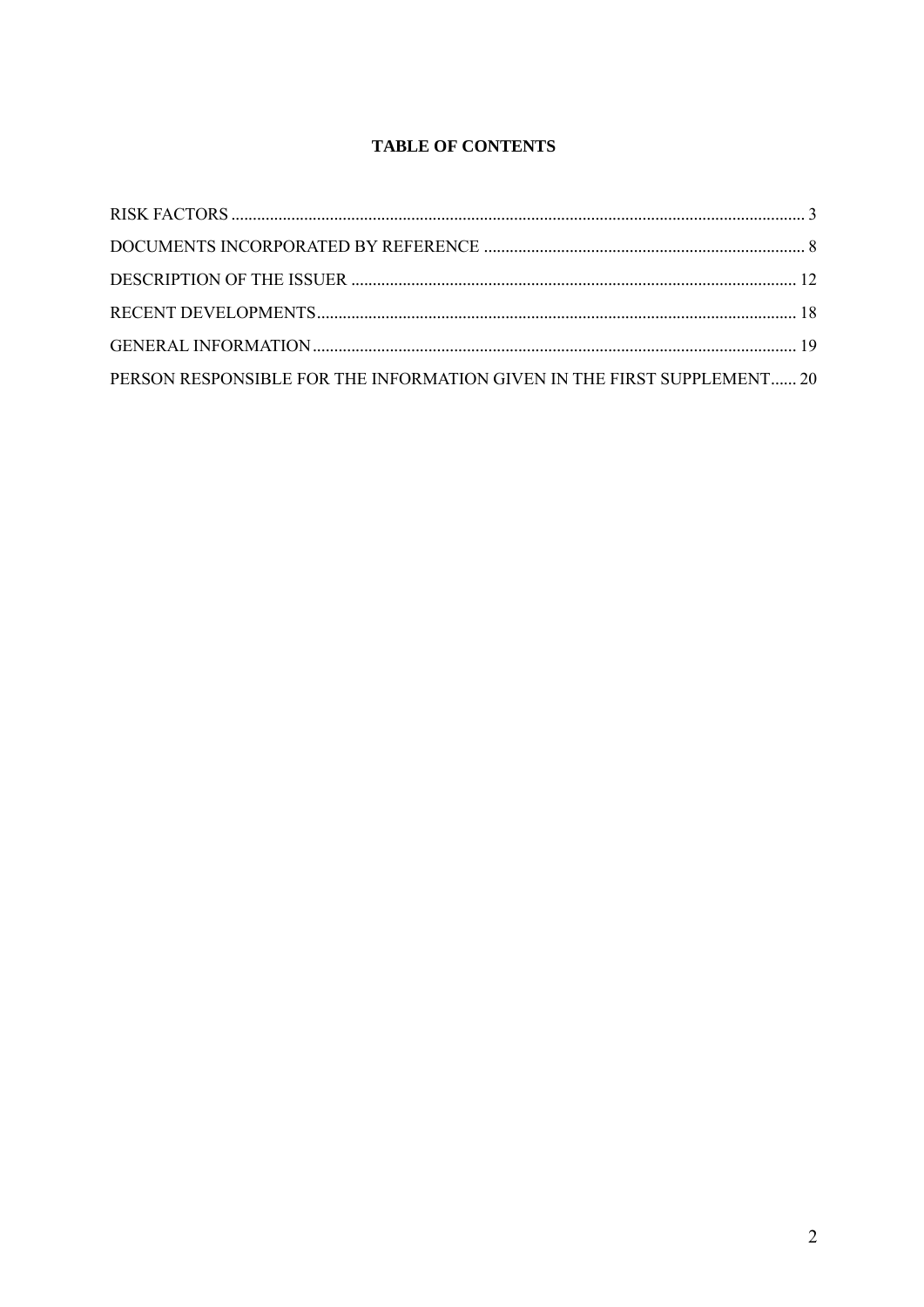## **RISK FACTORS**

<span id="page-2-0"></span>The section entitled "**Risk factors**" on pages 16 to 36 of the Base Prospectus is amended as follows:

• The line entitled "*1.1 Risks arising from implementation of Basel III Risk-Weighted Asset Framework*" of the table indicating, for each risk factor, the likelihood of their occurrence and their negative impact on the Issuer and the Group of the section entitled "**I. RISK FACTOR RELATING TO THE ISSUER AND ITS OPERATIONS**" on page 16 of the Base Prospectus is deleted and replaced as follows:

|                                                                                     | Likelihood | Impact   |
|-------------------------------------------------------------------------------------|------------|----------|
| 1.1 Risks arising from implementation of Basel III Risk-Weighted<br>Asset Framework | Likelv     | Moderate |

• The risk factor entitled "**1.1 Risks arising from implementation of Basel III Risk-Weighted Asset Framework**" of the section entitled "**I. RISK FACTOR RELATING TO THE ISSUER AND ITS OPERATIONS**" on pages 17 and 18 of the Base Prospectus is deleted and replaced as follows:

"SFIL is subject to prudential regulations applicable to credit institutions and has to comply with the current capital requirements, prudential oversight and risk-management systems. As of 30 June 2021, SFIL's capital level is high (CET1 capital ratio: 33.2%; total capital ratio: 33.8%) given its solvency ratios (CET1 capital: 7.75%; total capital: 11.25%). As of 30 June 2021, SFIL's leverage ratio is 9.9% and exceeds the minimum 3% requirement.

The revised framework published by the Basel Committee on Banking Supervision (the "**Basel Committee**") ("**Basel III**") was implemented under EU legislation through the "**CRD IV package**" which consists of the Capital Requirements Directive n° 2013/36/EU dated 26 June 2013, the Capital Requirements Regulation (EU) No 575/2013 dated 26 June 2013 and the relevant subsequent Delegated Regulations. A number of new requirements arising from the CRD IV package was implemented under French law through Law no. 2013-672 dated 26 July 2013 relating to the separation and regulation of banking activities. The implementation of the CRD IV package at the legislative level was finalized under French law by Ordinance n°2014-158 dated 20 February 2014 and subsequent implementing decrees and "*arrêtés*".

The CRD IV package has been amended by Directive (EU) 2019/878 of the European Parliament and of the Council dated 20 May 2019 (the "**CRD V Directive**") and Regulation (EU) 2019/876 of the European Parliament and of the Council dated 20 May 2019 (the "**CRR II Regulation**" and, together with the CRD V Directive, the "**CRD V package**"), which were published in the European Union's Official Journal on 7 June 2019.

They notably provide for:

- leverage ratio calculation rules tailored to the specific nature of public development banks;
- a weighting of the Net Stable Funding Ratio tailored to encumbered assets included in the covered bond issuer's cover pool.

The CRD V package came into force on 27 June 2019. The CRD V Directive has been implemented under French law by an ordinance n°2020-1635 dated 21 December 2020 and a decree n°2020-1637 dated 22 December 2020. Certain portions of the CRR II Regulation apply since 27 June 2019 (including those applicable to the new requirements for own funds and eligible liabilities) while others shall apply several years after the date of its entry into force.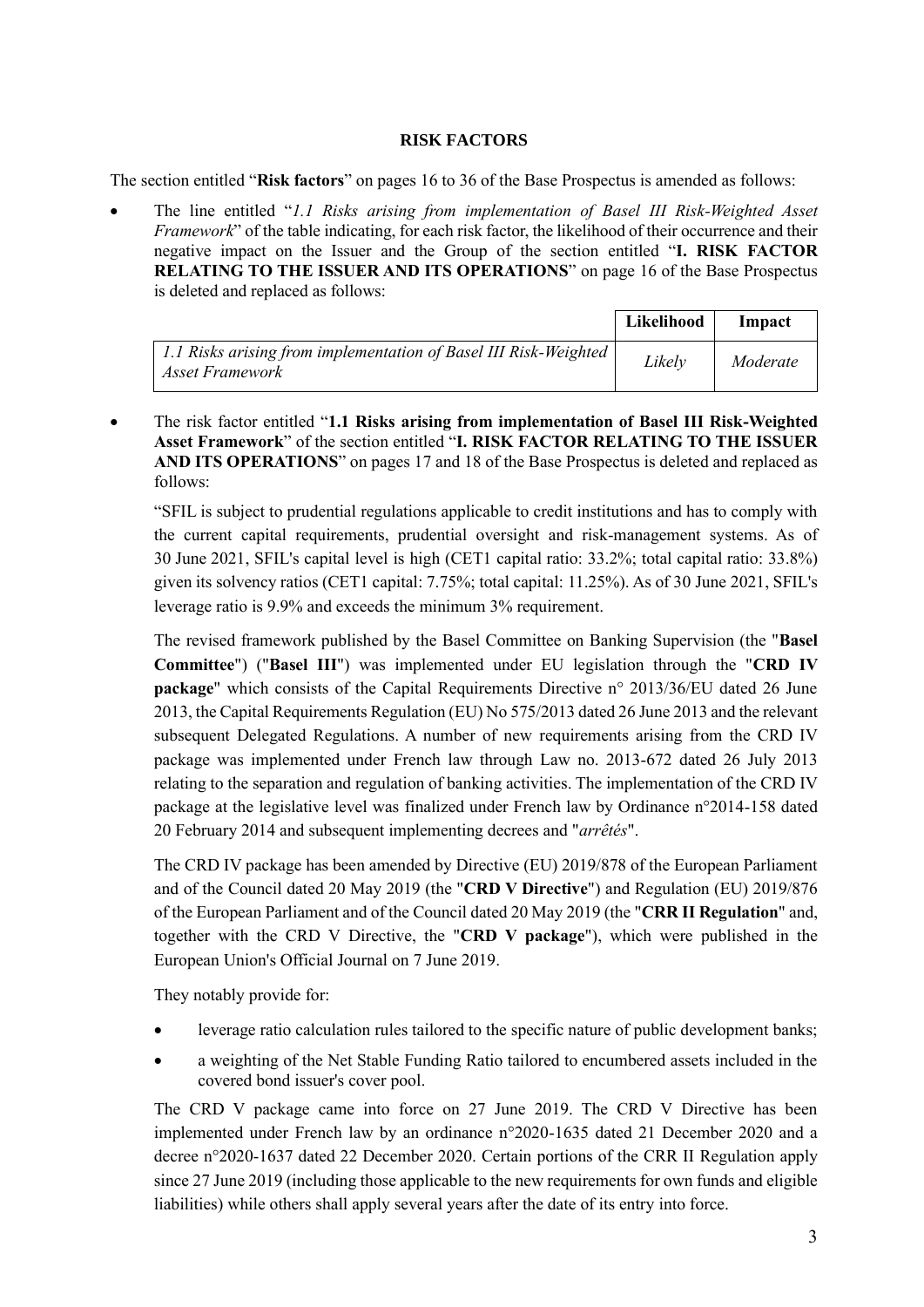In order to finalise Basel III reforms, the Basel Committee decided in December 2017 to introduce new revisions seeking to restore credibility in the calculation of risk-weighted assets ("**RWAs**") and improve the comparability of banks' capital ratios by:

- enhancing the robustness and risk sensitivity of the standardised approaches for credit risk, credit valuation adjustment ("**CVA**") risk and operational risk;
- constraining the use of the internal model approaches, by placing floors on certain inputs used to calculate capital requirements under the internal ratings-based approach ("**IRBA**") for credit risk and by removing the use of the internal model approaches for CVA risk and for operational risk: for instance, the input loss given default ("**LGD**") for "institutions" including regional governments and local authorities ("**RGLA**") - was set at 45%; and
- introducing a progressive output floor on RWAs based on the Committee's revised Basel III standardised approaches.

Implementation dates and transitional arrangements related to the standards described above were supposed to occur in January 2023.

In order to implement at the European level the December 2017 Basel Committee decisions, on 27 October 2021 the European Commission published a proposal for a regulation amending Regulation (EU) No 575/2013 as regards requirements for credit risk, credit valuation adjustment risk, operational risk, market risk and the output floor. This proposal provides for the creation of a specific IRBA category for exposures to RGLA and public sector entities ("**PSE**"), henceforth distinct from that dedicated to "institutions". It also provides for a minimum LGD level of 25% for this category, identical to that applicable to corporate exposures, but reduced compared to the December 2017 Basel Committee decision, which had set it at 45%. However, this proposal from the European Commission could potentially affect the current capital requirements of the Issuer.

This proposal must be discussed in the trialogue with the European Parliament and Council, and will in any case not apply before 1<sup>st</sup> January 2025.

The magnitude of the impact of Basel III will depend on the particular asset structure of each bank and its precise impact on the Issuer cannot be quantified with certainty at this time: a number of elements will have to be discussed in this context, in particular the level of LGD finally applicable as well as the possibility of exempting development loans from the calculation of the output floor. The moderate qualification of the risk impact related to this future regulation is also linked to the possibility of treating SFIL Group's RGLA/PSE exposures according to the standard method.

In addition, the implementation of Basel III, the CRD V package, and any of their expected amendments could affect the risk weighting of the covered bonds in respect of certain investors to the extent that those investors are subject to the new guidelines resulting from the implementation of the CRD V package."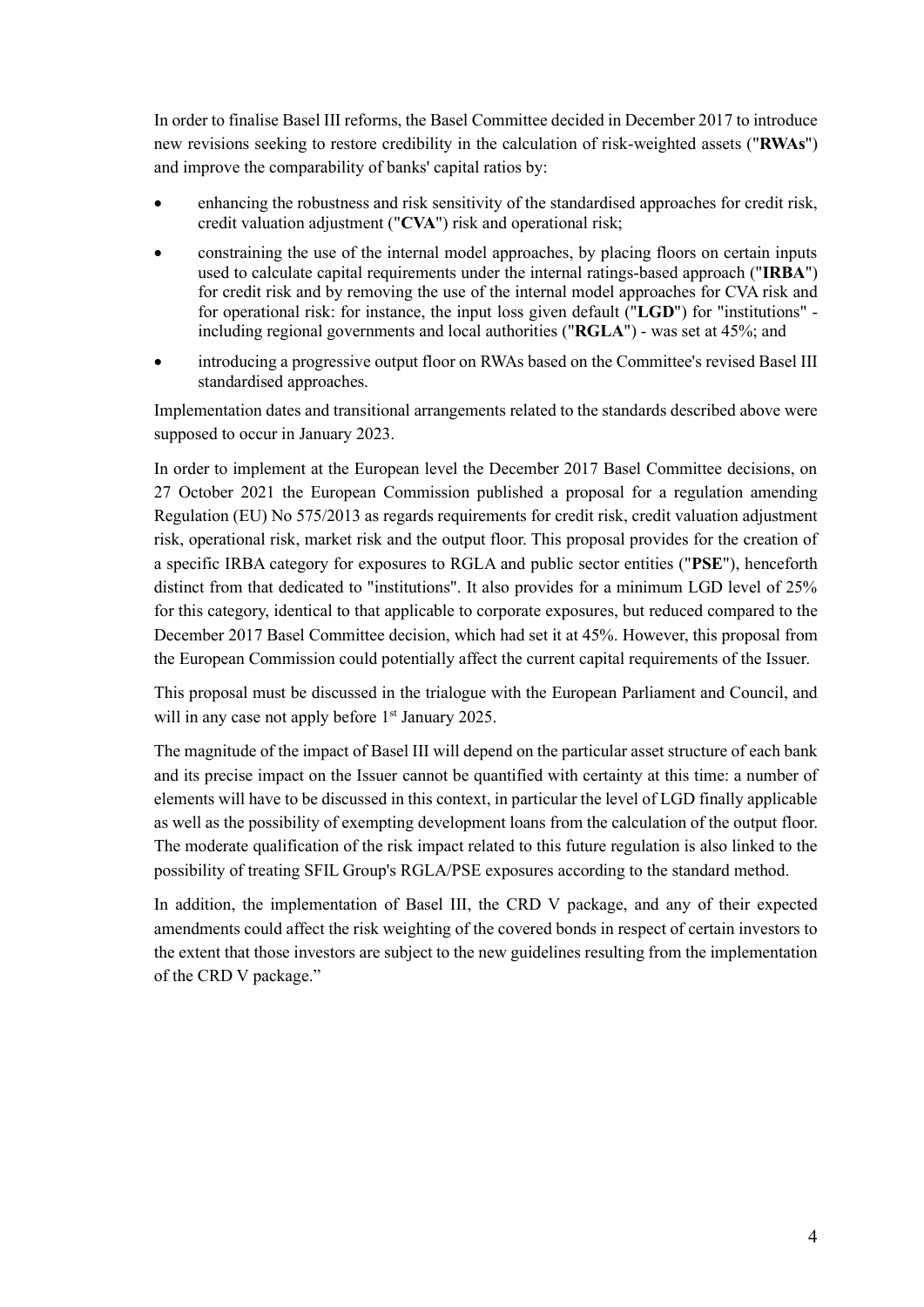• The fifth paragraph of the risk factor entitled "**1.2. Risk arising from European and French laws and regulations and harmonization of the existing rules on covered bonds throughout the European Union**" of the section entitled "**I. RISK FACTOR RELATING TO THE ISSUER AND ITS OPERATIONS**" on page 19 of the Base Prospectus is deleted and replaced as follows:

"The Covered Bond Directive had to be implemented by each of the Member States of the European Union by 8 July 2021 and the Member States must apply those measures at the latest from 8 July 2022. The French ordinance has been published on 30 June 2021 (*Ordonnance n° 2021-858 portant transposition de la directive (UE) 2019/2162*) and the relating application decree has been published on 6 July 2021 (*Décret n° 2021-898 portant transposition de la directive (UE) 2019/2162*). The final outcome is not yet known and could adversely affect SFIL's subsidiary CAFFIL's business, financial condition, cash flows and results of operations."

• The last sentence of the third paragraph of the risk "**1.3 Risks relating to any litigation with a counterparty/borrower or tax authority**" of the section entitled "**I. RISK FACTOR RELATING TO THE ISSUER AND ITS OPERATIONS**" on pages 19 of the Base Prospectus is deleted and replaced as follows:

"As an illustration, the amount of tax liabilities and provisions for pending legal issues is EUR 2 million as of 30 June 2021."

• The seventh paragraphs, its sub-paragraphs and the twelfth to last paragraphs of the risk factor entitled "**2.1 Risk of default**" of the section entitled "**I. RISK FACTOR RELATING TO THE ISSUER AND ITS OPERATIONS**" on pages 20 to 22 of the Base Prospectus are deleted and replaced as follows:

"As an illustration, exposure to credit risk, measured with the "Exposure at Default" (EAD) metric amounted to EUR 72.7 billion as of 30 June 2021 (excluding fixed assets and accruals and other liabilities):

- nearly 62% of this exposure is concentrated in French local public authorities (regions, departments and communities and groups of communities, etc);
- 17.6% of this exposure is included in "Sovereign" items including 68% as a result of the export credit activity;
- 11% of this exposure comes from public sector entities, including 85% from public stakeholders in the hospital sector.

## […]

As of 30 June 2021, Covid-19-related impacts are very limited for local public administrations and French public sector entities.

As a public development bank and the leading financier of public hospitals in partnership with La Banque Postale ("**LBP**"), SFIL supported all health institutions as part of the national effort to fight against the global pandemic. SFIL proposed payment extensions of 6 months without late payment interest and penalties, for their loan maturities between 12 March 2020 and 30 June 2020. All payments have been made.

Requests for payment extensions related to Covid-19 have also been received since 2020 from certain local authorities or French public sector entities.

The table below shows the breakdown by residual maturity of the payment extensions granted to these entities since the start of the pandemic and which constituted a Forbearance (in EUR):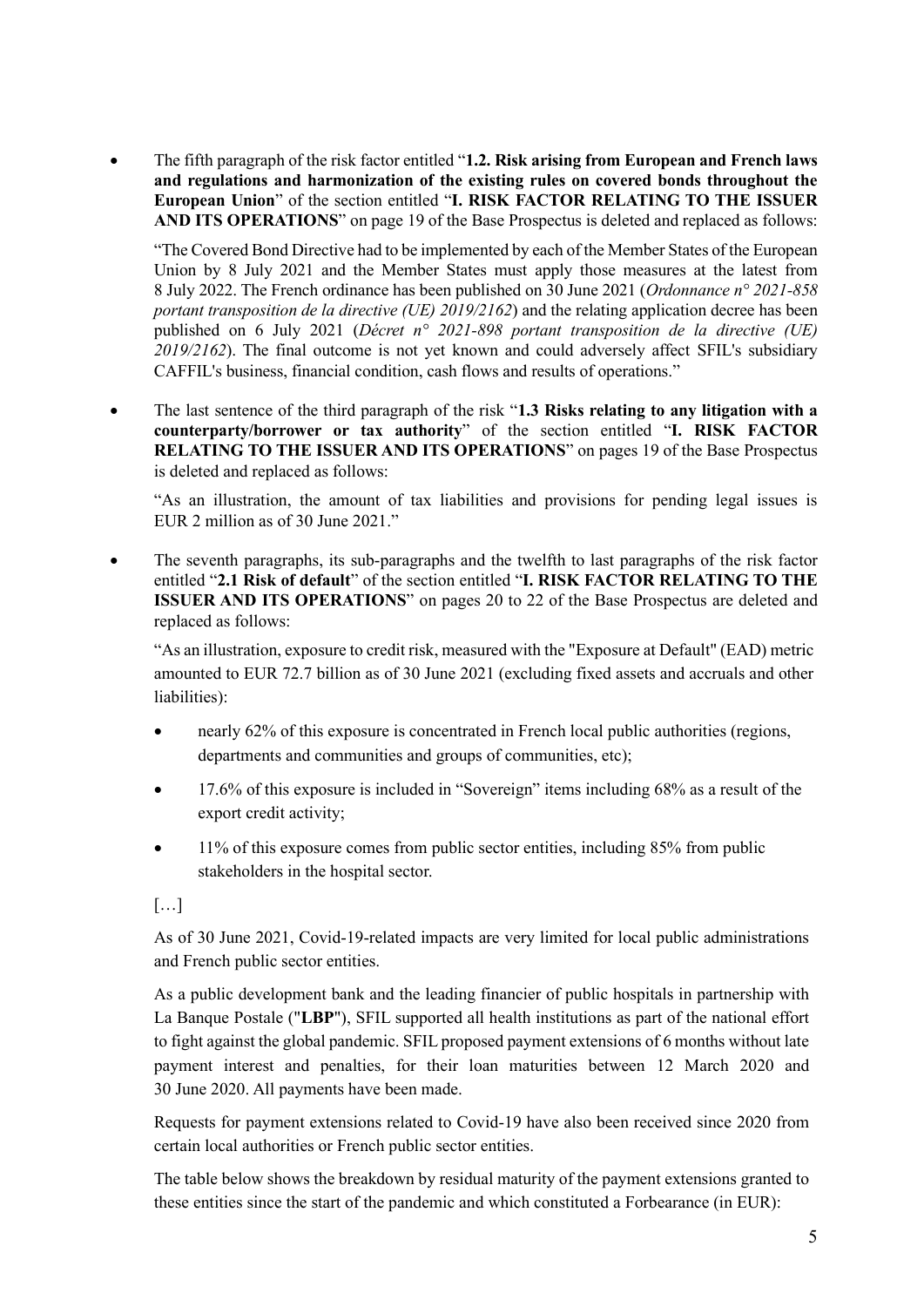|                                                                               |              | <b>Gross carrying amount</b> |                                                          |                                                                                                                                         |  |                                                          |                                                                                             |  |
|-------------------------------------------------------------------------------|--------------|------------------------------|----------------------------------------------------------|-----------------------------------------------------------------------------------------------------------------------------------------|--|----------------------------------------------------------|---------------------------------------------------------------------------------------------|--|
|                                                                               |              |                              | <b>Performing loans</b>                                  |                                                                                                                                         |  | Non-performing loans                                     |                                                                                             |  |
|                                                                               |              |                              | of which<br>exposures<br>with<br>forbearance<br>measures | of which<br>instruments<br>with significant<br>increase in credit<br>risk since initial<br>recognition, but<br>no doubtful<br>(Stage 2) |  | of which<br>exposures<br>with<br>forbearance<br>measures | of which<br>unlikely<br>to pay that<br>are not<br>past due<br>or past due<br>$\leq$ 90 days |  |
| Loans<br>subjects to<br>payment<br>delay<br>outstanding<br>as of<br>6/30/2021 | 3 439 341.51 | 17 146.77                    | 17 146.77                                                | 17146.77                                                                                                                                |  | 3 422 194.74 3 422 194.74                                |                                                                                             |  |

|                                                                               | Accumulated impairment, accumulated negative changes in fair value<br>due to credit risk |          |                                                          |                                                                                                                                            |                                                          |                      |                                                                                                   | Gross carrying<br>amount                             |
|-------------------------------------------------------------------------------|------------------------------------------------------------------------------------------|----------|----------------------------------------------------------|--------------------------------------------------------------------------------------------------------------------------------------------|----------------------------------------------------------|----------------------|---------------------------------------------------------------------------------------------------|------------------------------------------------------|
|                                                                               |                                                                                          |          | <b>Performing loans</b>                                  |                                                                                                                                            |                                                          | Non-performing loans |                                                                                                   |                                                      |
|                                                                               |                                                                                          |          | of which<br>exposures<br>with<br>forbearance<br>measures | of which<br>instruments<br>with significant<br>increase in<br>credit risk<br>since initial<br>recognition,<br>but no doubtful<br>(Stage 2) | of which<br>exposures<br>with<br>forbearance<br>measures |                      | of which<br>unlikely<br>to pay<br>that are<br>not past<br>due or<br>past due<br>$\leq$ 90<br>days | <b>Inflows</b><br>to non-<br>performing<br>exposures |
| Loans<br>subjects to<br>payment<br>delay<br>outstanding<br>as of<br>6/30/2021 | $-119394.72$                                                                             | $-10.85$ | $-10.85$                                                 | $-10.85$                                                                                                                                   | $-119.383.87$                                            | $-119.383.87$        |                                                                                                   |                                                      |

|                                                                 |                |               | <b>Gross carrying amount</b> |                                         |                                               |                |                               |                   |                                                           |     |                             |
|-----------------------------------------------------------------|----------------|---------------|------------------------------|-----------------------------------------|-----------------------------------------------|----------------|-------------------------------|-------------------|-----------------------------------------------------------|-----|-----------------------------|
|                                                                 | Number         |               |                              |                                         | Maturité résiduelle des délais<br>de paiement |                |                               |                   |                                                           |     |                             |
|                                                                 | оf<br>obligors |               |                              | Of which<br>legislative<br>moratoria    | Of which<br>expired                           | $<$ = 3 months | > 3 months<br>$\leq$ 6 months | > 6<br>$\leq$ = 9 | >9<br>monthsmoonthsmonths<br>$= 12$<br>monthsmonthsmonths | >12 | >18<br>$\leq$ = 18   months |
| Loans<br>for which<br>payment<br>delays have<br>been offered    | 35             | 88 667 835.42 |                              |                                         |                                               |                |                               |                   |                                                           |     |                             |
| Loans<br>for which<br>payment<br>delays<br>have been<br>granted | 34             | 87 561 858.03 |                              | 84 122 516.52 1 534 048.17 1 905 293.34 |                                               |                | -                             |                   |                                                           |     |                             |

As of 30 June 2021 the residual exposure was EUR 3.4 million compared to a total granted of EUR 87.6 million.

The COVID-19 epidemic had a more significant impact on the export credit portfolio, and specifically on the financing of cruise ships built by the Chantiers de l'Atlantique, due to the interruption of cruise operations. The entire portfolio was placed on the watchlist. It is worth noting that the entire export credit portfolio is 100% guaranteed by the French Republic via Bpifrance Assurance Export credit insurance policies. In the area of export credit, SFIL has maintained and extended the liquidity support on export credits for cruise lines, introduced in the spring of 2020 as part of the approach developed jointly by the European credit insurance agencies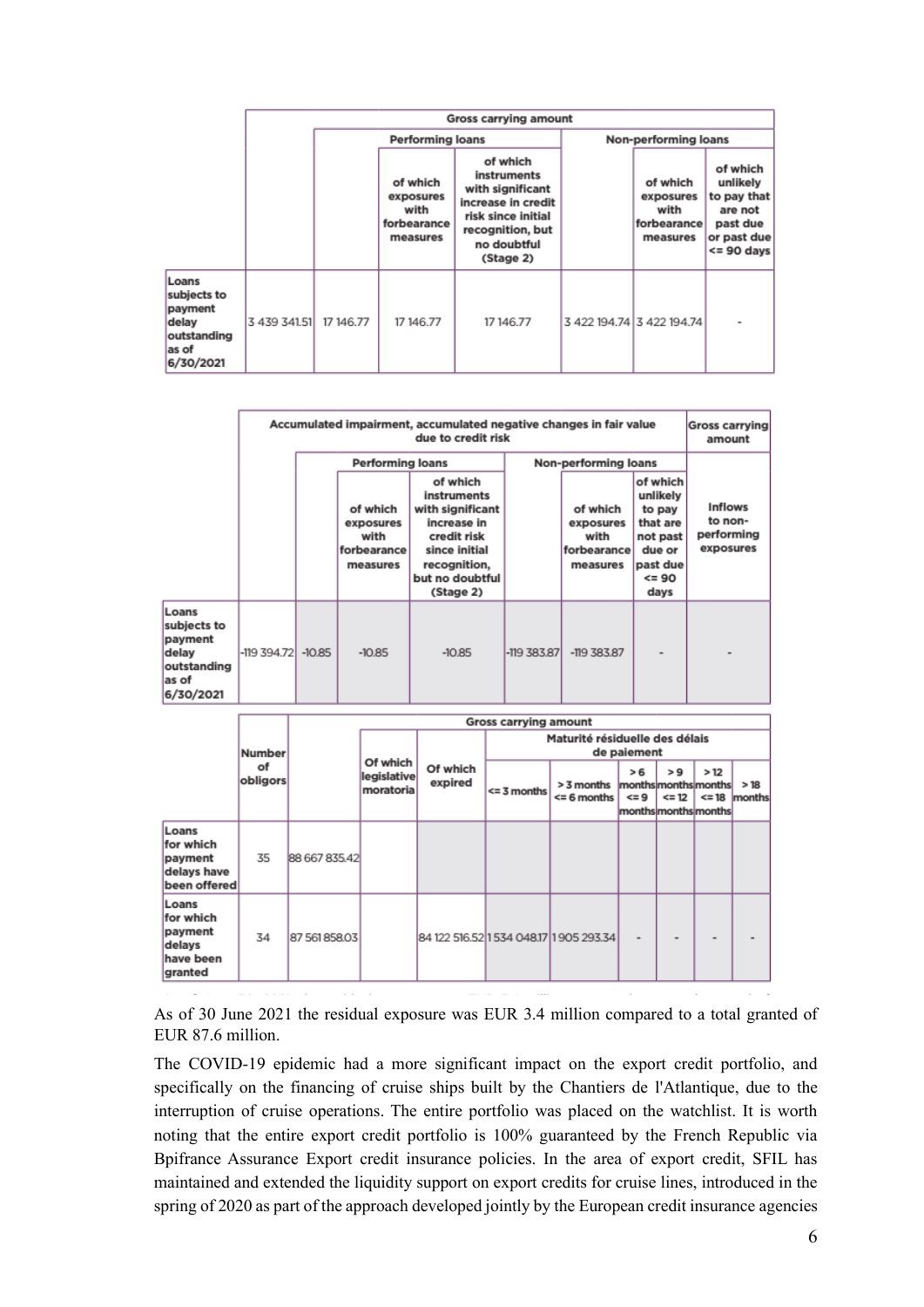and the lending banks.

• The last sentence of the risk factor entitled "**3.2 Risk of a liquidity shortfall that may affect the Issuer's ability to settle its debt commitments in a timely fashion**" of the section entitled "**I. RISK RELATING TO THE ISSUER**" on page 24 of the Base Prospectus is deleted and replaced as follows:

"As an illustration, as of 31 December 2020, the amount of liquidity reserves amounted to EUR 34.4 billion and, as of 30 June 2021, LCR ratio reached 1,119% on a consolidated basis.

• The second sentence of the first paragraph of the risk factor entitled "**4.2 Operational Risks**" of the section entitled "**I. RISK RELATING TO THE ISSUER**" on page 25 of the Base Prospectus is deleted and replaced as follows:

"As of 30 June 2021, Risks Weighted Assets (RWA) affected to operational risk (reported in the Pillar III report and calculated on standard approach) amounted to EUR 332 million (7 % of total RWA)."

• The first to fourth paragraphs of the risk factor entitled "**French and European rules relating to insolvency and bank recovery and resolution**" of the section entitled "**II. RISKS RELATING TO THE NOTES**" on page 33 of the Base Prospectus are deleted and replaced as follows:

"The Issuer having its registered office in France, French insolvency laws apply to the Issuer. Under French insolvency law, in the context of the opening in France of a safeguard (*procédure de sauvegarde*), an accelerated safeguard (*procédure de sauvegarde accélérée*) or a judicial reorganisation procedure (*procédure de redressement judiciaire*) with respect to the Issuer, the affected parties (*parties affectées*) (*i.e.* creditors, including the Noteholders) are grouped into distinct classes in order to adopt a restructuring plan. The administrator (*administrateur judiciaire*) splits, on the basis of verifiable objective criteria, the affected parties between classes comprising claims or interests with rights that reflect a sufficient commonality of interest, following certain conditions. As a minimum, the secured and unsecured receivables must be treated in distinct classes in order to adopt a restructuring plan.

The decision of each class is taken by a two-third  $(2/3<sup>rd</sup>)$  majority of the voting rights of the participating members, no quorum being required.

If the restructuring plan is not approved by all classes of affected parties, it can still be ratified by the court at the request of the Issuer or the receiver with the Issuer's consent and be imposed on dissenting classes through a cross-class cram down, under certain conditions."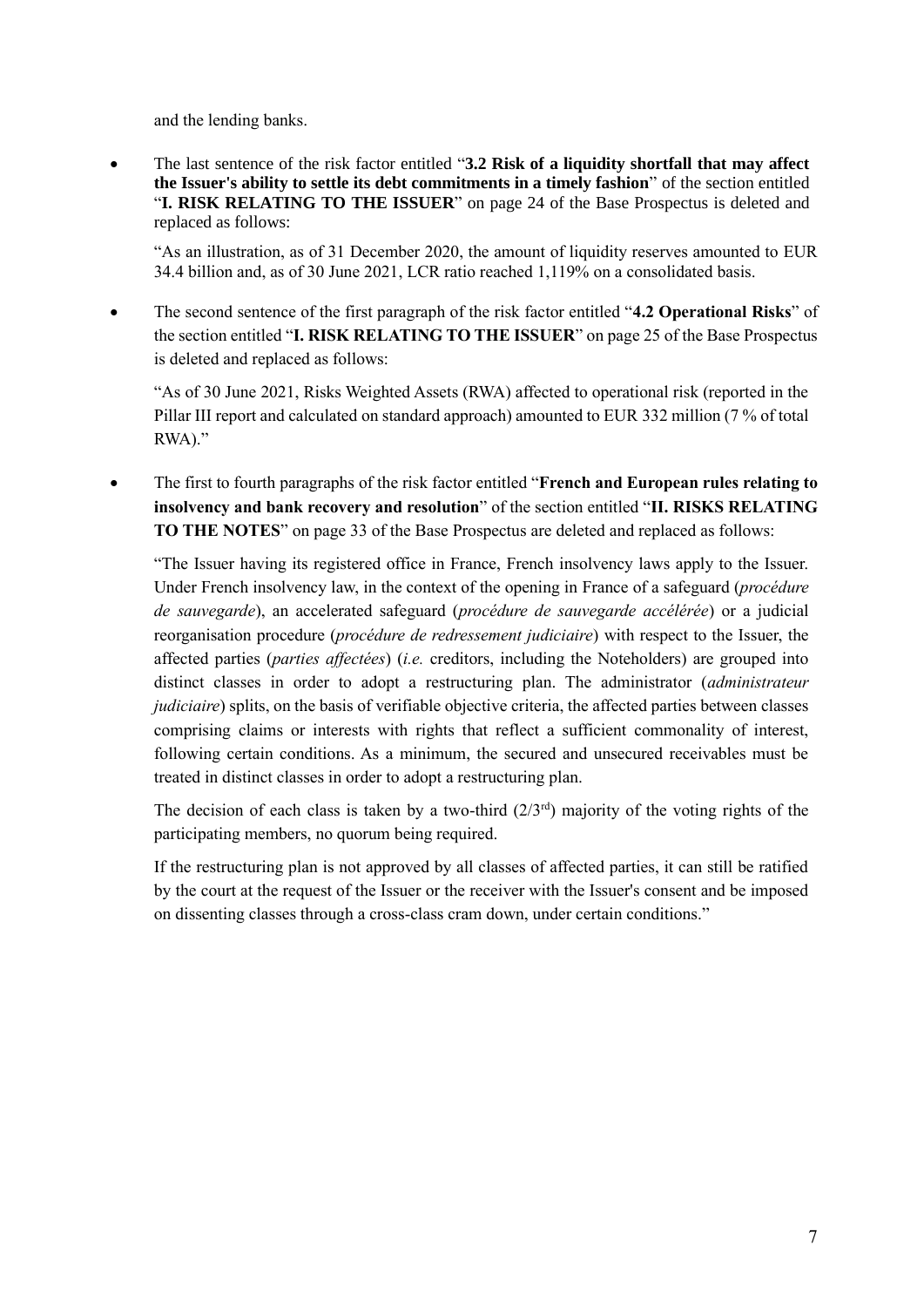## **DOCUMENTS INCORPORATED BY REFERENCE**

<span id="page-7-0"></span>The section entitled "**Documents Incorporated by reference**" on pages 39 to 41 of the Base Prospectus is deleted and replaced for the purposes of adding the 2021 Half-Year Report of the Issuer:

"This Base Prospectus shall be read and construed in conjunction with the sections set out in the crossreference tables below included in the following documents which have been previously or simultaneously filed with the *Autorité des marchés financiers* (the "**AMF**") and shall be incorporated in, and form part of, this Base Prospectus:

- the *Rapport financier semestriel* 2021 in the French language of the Issuer for the period ended 30 June 2021 (the "**2021 Half-Year Report**"; [https://sfil.fr/wp-content/uploads/2021/09/SFIL-](https://sfil.fr/wp-content/uploads/2021/09/SFIL-Rapport-financier-semestriel-juin-2021-1.pdf)[Rapport-financier-semestriel-juin-2021-1.pdf\)](https://sfil.fr/wp-content/uploads/2021/09/SFIL-Rapport-financier-semestriel-juin-2021-1.pdf);
- the *Rapport financier* 2020 in the French language of the Issuer filed with the AMF, which includes the audited consolidated and non consolidated annual financial statements of the Issuer for the year ended 31 December 2020 and the related statutory auditors' report (the "**2020 Financial Report**"; [https://sfil.fr/wp-content/uploads/2021/03/SFIL\\_RFA\\_FR\\_2020-PDF.pdf\)](https://sfil.fr/wp-content/uploads/2021/03/SFIL_RFA_FR_2020-PDF.pdf);
- the *Rapport financier* 2019 in the French language of the Issuer filed with the AMF, which includes the audited consolidated and non consolidated annual financial statements of the Issuer for the year ended 31 December 2019 and the related statutory auditors' report (the "**2019 Financial Report**"; [https://sfil.fr/wp-content/uploads/2020/03/Rapport-financier-annuel-](https://sfil.fr/wp-content/uploads/2020/03/Rapport-financier-annuel-2019.pdf)[2019.pdf\)](https://sfil.fr/wp-content/uploads/2020/03/Rapport-financier-annuel-2019.pdf);
- the terms and conditions of the Notes contained in pages 79 to 113 of the base prospectus of the Issuer dated 27 September 2016 which received visa no. 16-449 from the AMF (the "**2016 EMTN Conditions**"; [https://sfil.fr/wp-content/uploads/2014/03/20160927-SFIL-Base-Prospectus.pdf\)](https://sfil.fr/wp-content/uploads/2014/03/20160927-SFIL-Base-Prospectus.pdf), the terms and conditions of the Notes contained in pages 81 to 115 of the base prospectus of the Issuer dated 27 September 2017 which received visa no. 17-517 from the AMF (the "**2017 EMTN Conditions**"; [https://sfil.fr/wp-content/uploads/2019/03/BP-VISA.pdf\)](https://sfil.fr/wp-content/uploads/2019/03/BP-VISA.pdf), the terms and conditions of the Notes contained in pages 82 to 113 of the base prospectus of the Issuer dated 15 May 2018 which received visa no. 18-175 from the AMF (the "**2018 EMTN Conditions**"; [https://sfil.fr/wp](https://sfil.fr/wp-content/uploads/2019/03/BP-EMTN-SFIL-2018-1.pdf)[content/uploads/2019/03/BP-EMTN-SFIL-2018-1.pdf\)](https://sfil.fr/wp-content/uploads/2019/03/BP-EMTN-SFIL-2018-1.pdf), the terms and conditions of the Notes contained in pages 87 to 122 of the base prospectus of the Issuer dated 16 May 2019 which received visa no. 19-210 from the AMF (the "**2019 EMTN Conditions**"; [https://sfil.fr/wp](https://sfil.fr/wp-content/uploads/2019/05/BASE-PROSPECTUS-SFIL-16-05-2019-19-210.pdf)[content/uploads/2019/05/BASE-PROSPECTUS-SFIL-16-05-2019-19-210.pdf\)](https://sfil.fr/wp-content/uploads/2019/05/BASE-PROSPECTUS-SFIL-16-05-2019-19-210.pdf) and the terms and conditions of the Notes contained in pages 39 to 88 of the base prospectus of the Issuer dated 19 May 2020 which received approval number no. 20-203 from the AMF (the "**2020 EMTN Conditions**"; [https://sfil.fr/wp-content/uploads/2020/05/BASE-PROSPECTUS-SFIL-19-05-](https://sfil.fr/wp-content/uploads/2020/05/BASE-PROSPECTUS-SFIL-19-05-2020-20-203.pdf) [2020-20-203.pdf,](https://sfil.fr/wp-content/uploads/2020/05/BASE-PROSPECTUS-SFIL-19-05-2020-20-203.pdf) together with the 2016 EMTN Conditions, the 2017 EMTN Conditions, the 2018 EMTN Conditions and the 2019 EMTN Conditions, the "**EMTN Conditions**").

Such information shall be deemed to be incorporated in, and form part of this Base Prospectus, save that any statement contained in the information which is deemed to be incorporated by reference herein shall be deemed to be modified or superseded for the purpose of this Base Prospectus to the extent that a statement contained herein modifies or supersedes such earlier statement (whether expressly, by implication or otherwise). Any statement so modified or superseded shall not be deemed, except as so modified or superseded, to constitute a part of this Base Prospectus.

The free English translations of the 2020 Financial Report and the 2019 Financial Report are available without charge on the website of the Issuer (www.sfil.fr).

All documents incorporated by reference in this Base Prospectus may be obtained, without charge upon request, during usual business hours on any weekday, at the registered office of the Issuer (1-3 rue du Passeur de Boulogne, 92130 Issy-les-Moulineaux, France) so long as any of the Notes are outstanding. Such documents will be published on the website of the Issuer (www.sfil.fr).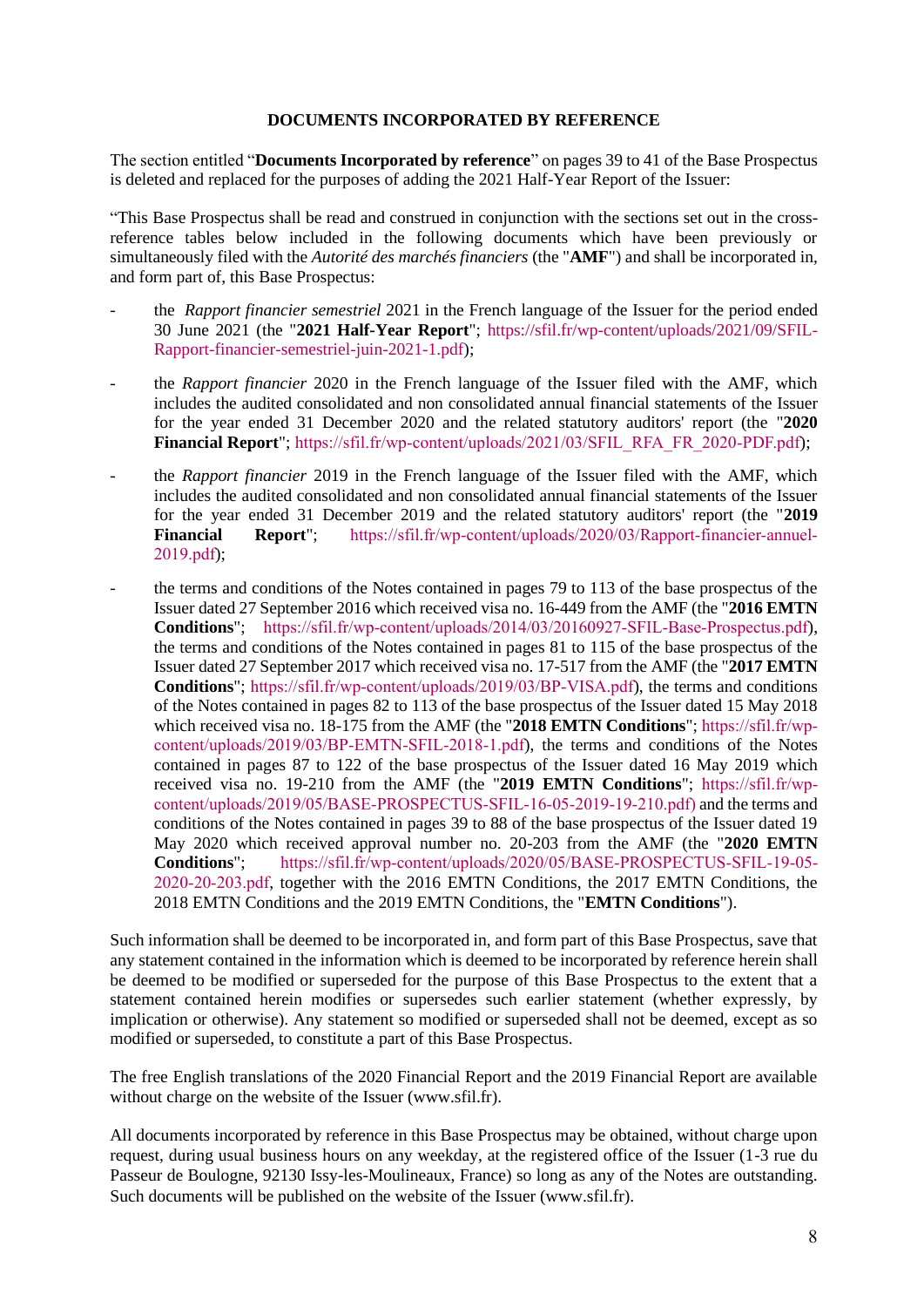The EMTN Conditions are incorporated by reference in this Base Prospectus for the purposes only of further issues of Notes to be assimilated (*assimilées* for the purpose of French law) and form a single Series with Notes already issued under the relevant EMTN Conditions. To the extent that only the EMTN Conditions are specified to be incorporated by reference therein, the non-incorporated parts of the base prospectuses of the Issuer dated 27 September 2016, 27 September 2017, 15 May 2018, 16 May 2019 and 19 May 2020 are not relevant for investors or are covered elsewhere in the Base Prospectus.

For the purposes of the Regulation (EU) 2017/1129 of the European Parliament and of the Council dated 14 June 2017 on the prospectus to be published when securities are offered to the public or admitted to trading on a regulated market, as amended (the "**Prospectus Regulation**"), the documents incorporated by reference in this Base Prospectus shall be read in connection with the following cross-reference tables below. For the avoidance of doubt, any information not listed in the cross-reference list below but included in the documents incorporated by reference is either contained in the relevant sections of this Base Prospectus or is not relevant to the Issuer. Furthermore, "N/A" in the cross-reference table below means that the information is not relevant for the purposes of Annex 6 of the Commission Delegated Regulation (EU) 2019/980 of 14 March 2019 supplementing the Prospectus Regulation (the "**Commission Delegated Regulation**").

| <b>DOCUMENTS</b><br>BY<br><b>INCORPORATED</b><br><b>REFERENCE</b><br>(ANNEX)<br><b>THE</b><br>OF<br>6<br><b>COMMISSION</b><br><b>DELEGATED</b><br><b>REGULATION</b> )                                                             | Pages of the<br>2019 Financial<br><b>Report</b> |                                            | Pages of the<br>2021<br>Half-<br><b>Year Report</b> |
|-----------------------------------------------------------------------------------------------------------------------------------------------------------------------------------------------------------------------------------|-------------------------------------------------|--------------------------------------------|-----------------------------------------------------|
| <b>FINANCIAL</b><br>11.<br><b>INFORMATION</b><br>CONCERNING THE ISSUER'S ASSETS<br><b>LIABILITIES,</b><br><b>FINANCIAL</b><br>AND<br>POSITION AND PROFITS AND LOSSES                                                              |                                                 |                                            |                                                     |
| 11.1. Historical Financial Information                                                                                                                                                                                            |                                                 |                                            |                                                     |
| 11.1.1.<br><b>Audited</b><br>historical<br>financial<br>information covering the latest two<br>financial years (or such shorter period<br>as the issuer has been in operation)<br>and the audit report in respect of each<br>year |                                                 |                                            |                                                     |
| Audited historical financial information for the<br>latest two financial years<br>Audit reports for the latest two financial years                                                                                                | p.95 to p.141<br>p.142 to p.146                 | $p.113$ to<br>p.163<br>$p.164$ to<br>p.168 | N/A<br>N/A                                          |
| 11.1.3. Accounting standards                                                                                                                                                                                                      | p.101                                           | p.119                                      | N/A                                                 |
| information<br>11.1.5.<br><b>Audited</b><br>financial<br>according<br>national<br>prepared<br>to<br>accounting standards                                                                                                          |                                                 |                                            |                                                     |
| <b>Balance</b> sheet                                                                                                                                                                                                              | p.96 and 148                                    | p.114 and 172                              | N/A                                                 |
| Income statement                                                                                                                                                                                                                  | p.97 and 150                                    | p.115 and 174                              | N/A                                                 |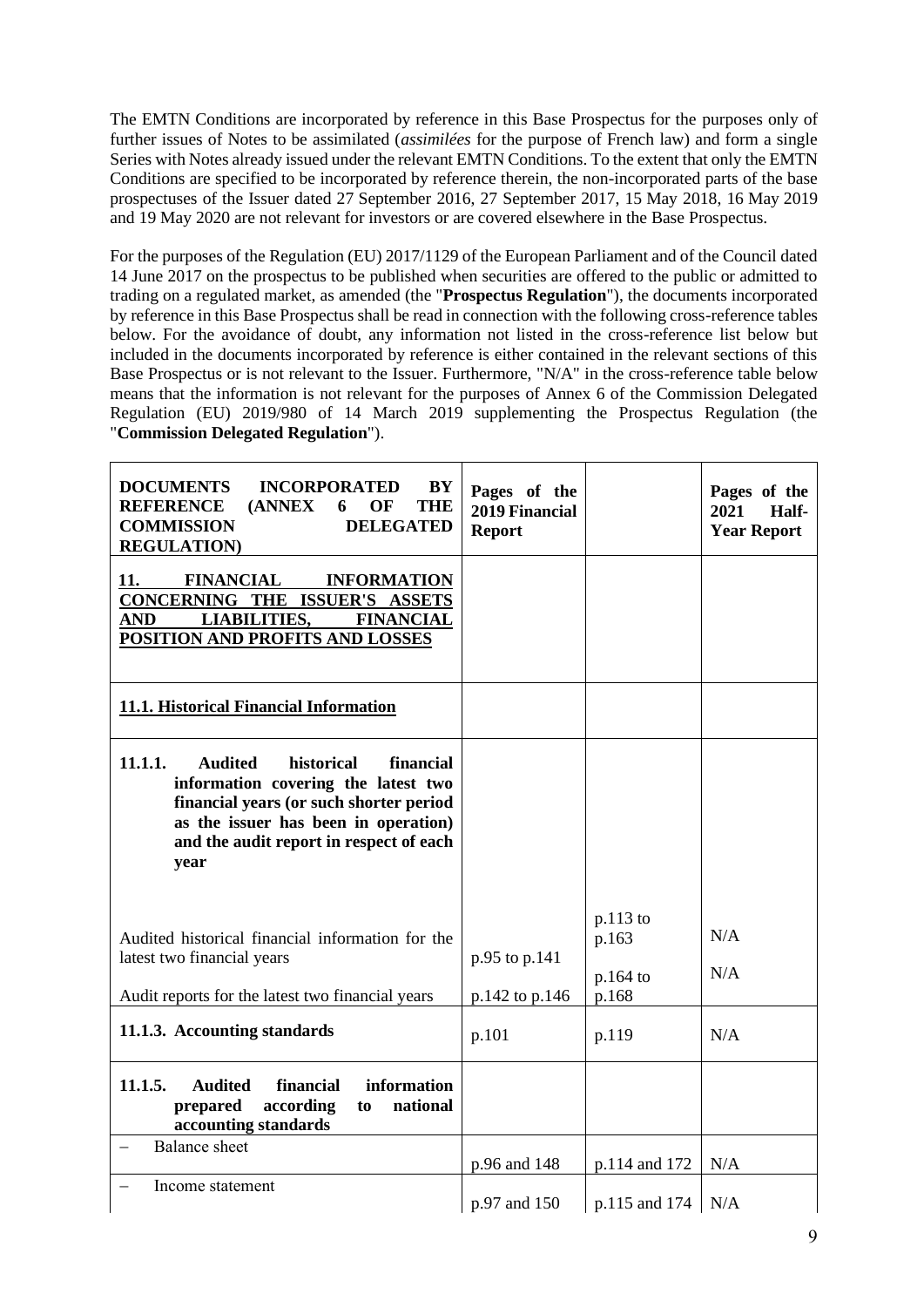| Cash flow statement                                                                                                                                                                                    | p.99                                                                                                      | p.117                                                                                                        | N/A                                                                |
|--------------------------------------------------------------------------------------------------------------------------------------------------------------------------------------------------------|-----------------------------------------------------------------------------------------------------------|--------------------------------------------------------------------------------------------------------------|--------------------------------------------------------------------|
| Statement of changes in consolidated equity                                                                                                                                                            | p.98 and 151                                                                                              | p.116 and 175                                                                                                | N/A                                                                |
| Accounting policies and explanatory notes                                                                                                                                                              | p.100 to p.141<br>and p.152 to<br>p.170                                                                   | p.118 to p.163<br>and p.176 to<br>p.195                                                                      | N/A                                                                |
| 11.1.6. Consolidated financial statements                                                                                                                                                              |                                                                                                           |                                                                                                              |                                                                    |
| If the issuer prepares both stand-alone and<br>consolidated financial statements, include at<br>least the consolidated financial statements in the<br>registration document                            | p.95 to p.141                                                                                             | p.113 to p.163                                                                                               | N/A                                                                |
| 11.1.7. Age of financial information                                                                                                                                                                   |                                                                                                           |                                                                                                              |                                                                    |
| The balance sheet date of the last year of audited<br>financial information may not be older than 18<br>months from the date of the registration<br>document.                                          | N/A                                                                                                       | p.113 to p.163                                                                                               | N/A                                                                |
| 11.2. Interim and other financial information                                                                                                                                                          | N/A                                                                                                       | N/A                                                                                                          | p.28 to 79                                                         |
| 11.3. Auditing of historical annual financial<br>information                                                                                                                                           |                                                                                                           |                                                                                                              |                                                                    |
| 11.3.1. The historical financial information<br>must be independently audited                                                                                                                          | <b>IFRS</b> Auditors'<br>report<br>p.142 to p.146<br>French GAAP<br>Auditors'<br>report<br>p.171 to p.173 | <b>IFRS</b><br>Auditors'<br>report<br>p.164 to p.168<br>French GAAP<br>Auditors'<br>report<br>p.196 to p.199 | <b>IFRS</b><br>Auditors'<br>report<br>(limited<br>review)<br>p. 81 |
| 11.3.2. Indication of other information in the<br>registration document which has been<br>audited by the auditors                                                                                      | N/A                                                                                                       | N/A                                                                                                          | N/A                                                                |
| 11.3.3 Where financial data in the registration<br>document is not extracted from the<br>issuer's audited financial statements<br>state the source of the data and state<br>that the data is unaudited | N/A                                                                                                       | N/A                                                                                                          | N/A                                                                |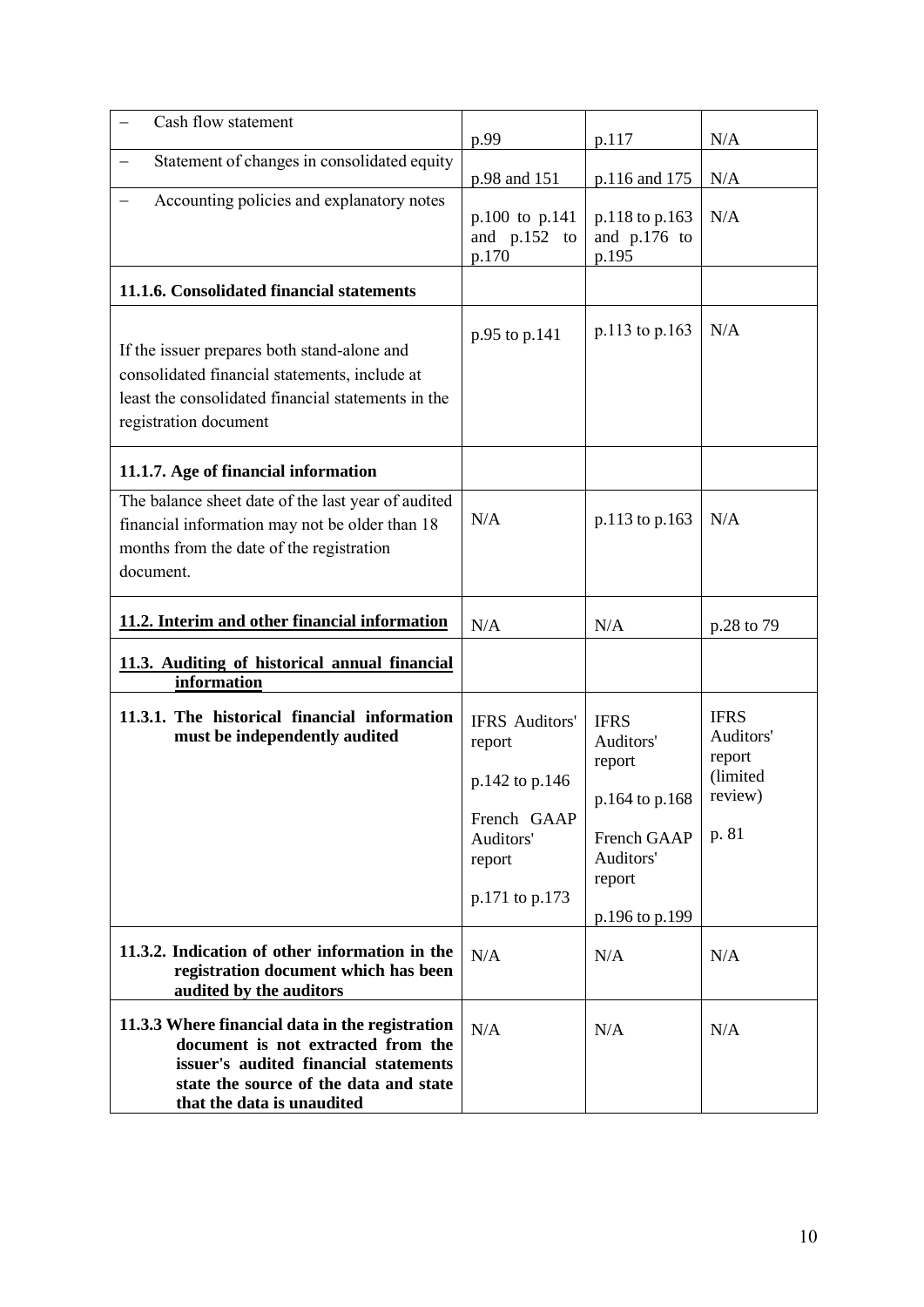# **Cross-reference list in respect of EMTN Conditions**

| <b>EMTN</b> Conditions | Information from previous base prospectuses incorporated by<br>reference |
|------------------------|--------------------------------------------------------------------------|
| 2016 EMTN Conditions   | Pages 79 to 113                                                          |
| 2017 EMTN Conditions   | Pages 81 to 115                                                          |
| 2018 EMTN Conditions   | Pages 82 to 113                                                          |
| 2019 EMTN Conditions   | Pages 87 to 122                                                          |
| 2020 EMTN Conditions   | Pages 39 to 88                                                           |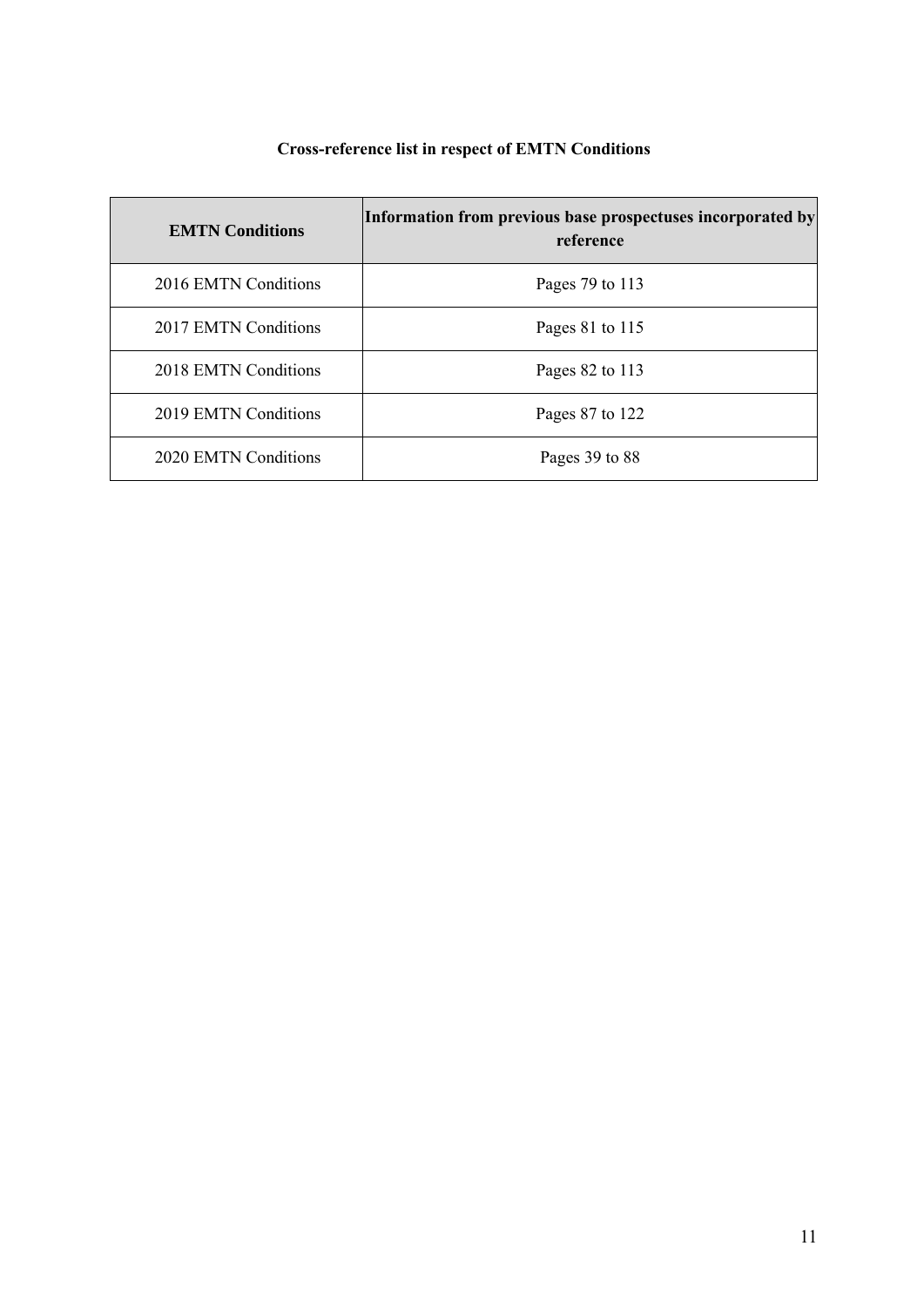## **DESCRIPTION OF THE ISSUER**

<span id="page-11-0"></span>The section entitled "**Description of the Issuer**" on pages 93 to 108 of the Base Prospectus is amended as follows:

• the tenth paragraph and its sub-paragraphs of the section entitled "**1. HISTORY AND DEVELOPMENT OF THE ISSUER**" on pages 93 to 95 of the Base Prospectus is deleted and replaced as follows:

"To ensure the financing for these missions, SFIL Group benefits from four financing sources as described below:

- Issue of covered bond via CAFFIL: during the first half of 2021, CAFFIL was very active in the public issuance market by adding three new issues along its benchmark curve and by completing its third "Social"-themed issue:
	- In January, taking advantage of the favorable market environment at the beginning of the year for EUR 1.5 billion with a ten-year maturity, it raised a significant amount of its financing program at the beginning of the year at good spread conditions;
	- In February, taking advantage of very good market conditions to issue EUR 750 million with a 15-year maturity;
	- In April, making the most of its "Social"-themed issuance capacity by launching a third issue dedicated to refinancing French public hospitals for EUR 750 million with an eight-year maturity. This transaction found significant demand from ESG investors representing 51% of the placement;
	- Lastly, in June, by launching a new ten-year issue, for EUR 1 billion.

In parallel with these public transactions, EUR 38 million of private placements were completed.

Over the first half of the year, the average maturity of the financing raised by CAFFIL was 11.2 years.

The high quality of the SFIL Group's issuance activity was once again recognized by four new awards in 2021:

- CMD Portal Awards recognized CAFFIL with the "Best Covered Bond Issuer" award;
- IFR-International Financing Review awarded CAFFIL the "Best Covered Bond 2020 award" for its "Covid-19" issue of 28 April 2020. This transaction was the first "Covid-19" covered bond aimed at providing new financing directly or indirectly to the sectors affected by the pandemic;
- Environmental Finance recognized CAFFIL with the "Best Social Bond-Asset Based & Covered Bonds" award for the same "Covid 19" issue;
- Lastly, The Covered Bond Report awarded CAFFIL the "Best Euro Issuer" award at the Covered Bond Report Awards of Excellence. This award is the fourth award for the Group's issuance programs this year. This is also the fourth time since 2016 that the SFIL Group has received a "Best Euro Issuer" award for CAFFIL's covered bond issuance program.
- SFIL bond issues: In the first half of 2021, SFIL continued to develop its franchise as a bond issuer in the French agency segment by being active in the public issue market in both euros and dollars. Over the period, SFIL raised the equivalent of EUR 1.831 billion via an issue in:
	- five-year dollars launched in February for an amount of USD 1 billion;
	- eight-year euros launched in May for an amount of EUR 1 billion;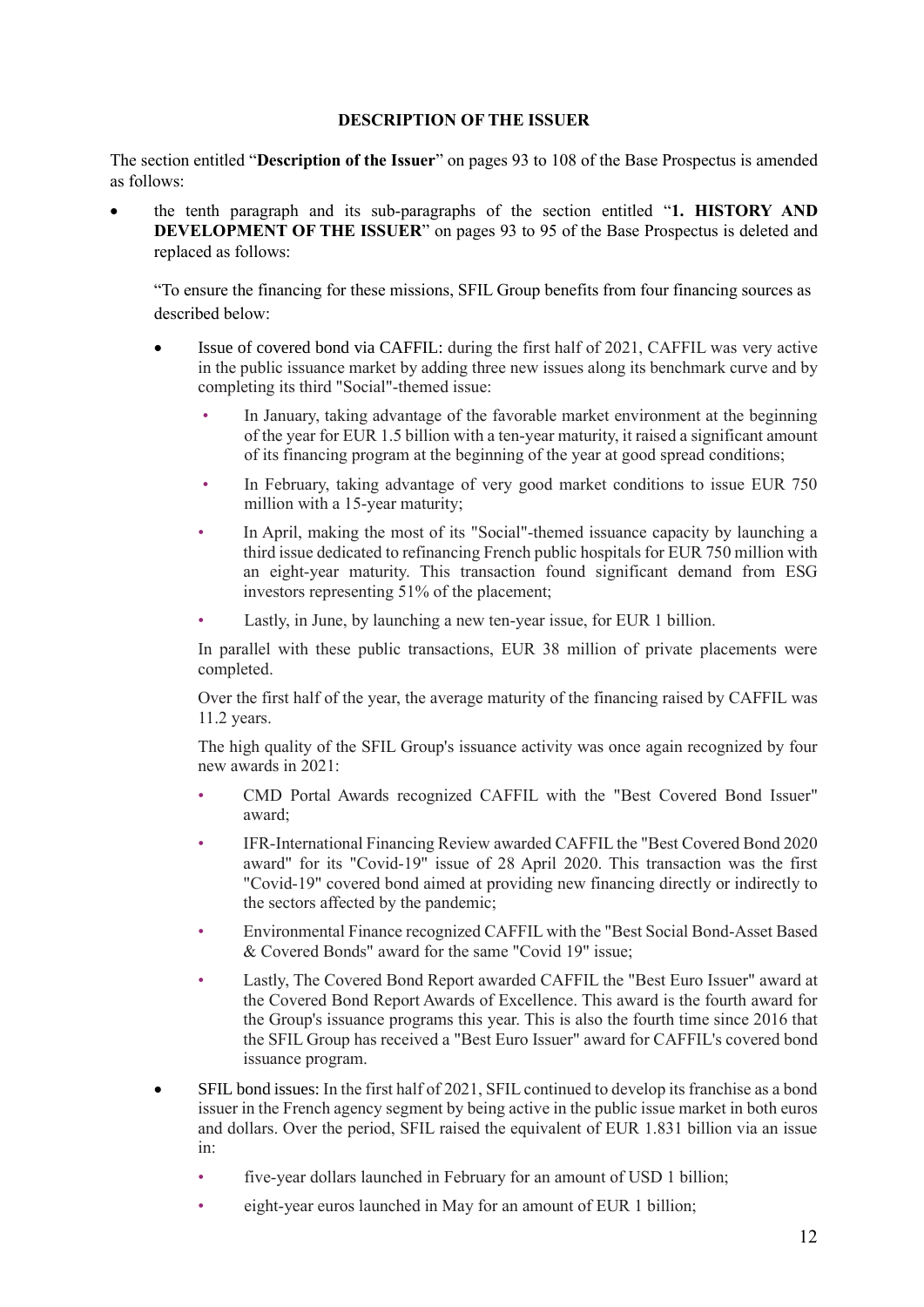With these transactions at 30 June 2021, SFIL posted a benchmark curve in euros (six maturities) and another in dollars (three maturities) for a total bond outstandings of EUR 8.8 billion.

• ESG Financing: SFIL's ESG financing policy was marked by the continued development of the SFIL Group's social and environmental policy and its implementation in its financing policy to further diversify its sources of financing and its investor base through regular "Social" and "Green"-themed issues. This strategy resulted in the successful launch in April of the SFIL Group's third "Social"-themed bond issue, issued as a covered bond by CAFFIL and intended to provide new funding to the French public hospital sector. This transaction brings the total outstanding of the SFIL Group's "Social" and "Green"-themed issues to EUR 4 billion (5 transactions).

As previously mentioned, the EUR 1 billion social bond issued by CAFFIL in April 2020 received two awards: in February 2021, the "Best Covered Bond 2020" award from the IFR publication and in March 2021, the award for the best transaction in the category "assetbacked/asset-based/covered social bond of the year" by the publication Environmental Finance.

- SFIL's short-term debt issues: via its specific program for issuing debt securities of less than one year (NeuCP issuance programme), whose total outstanding amount at 30 June 2021 stood at EUR 0.8 billion.
- The paragraph entitled "**Outlook**" on pages 95 to 97 of the Base Prospectusis deleted and replaced as follows.

"In the first half of 2021, the financing platform provided by SFIL to the Groupe Caisse des Dépôts, continued markets for slightly higher volumes than in 2020, in a low-rate environment that is favorable to it given its financing structure.

As regards the local public sector market, while the first half of 2021 was marked by a certain wait-and-see attitude on the part of borrowers for both the municipalities, groups of municipalities and public hospitals, this trend will undoubtedly be mitigated in the second half of the year due to the effects of the French Stimulus Plan and the finalized contracts with the Regional Health Agencies, which should be completed in October 2021 as part of the "Ségur de la Santé" plan. Work is being carried out with the Banque des Territoires to use CAFFIL's financing capacities for structuring projects in the Local Public Sector. Following the satisfaction survey conducted among borrowers in the first half of the year, SFIL will implement an action plan, based on the lessons learned, to improve borrowers' knowledge of the SFIL-LBP system.

With regard to export credit, the increase in activity observed in the first half of 2021 compared to the same half of the previous year should continue through the end of 2021. Activity should therefore be sustained given the number of projects under review and their level of progress. This can be explained by the fact that the use of export credit has a tendency to increase in the exit from a crisis where access to financing is made more difficult for some borrowers. The opportunities provided by the recovery plans, particularly in the context of the ecological transition, will probably fuel growth in the volume of projects to be financed in the medium term for both the local public sector and export credits.

SFIL will provide the expected support for the economic recovery in line with the credit guarantee policy for the major contracts steered by the French Republic. The financing may be intended either for export contracts in the traditional sense or for projects covered by the Strategic Projects Guarantee, provided that the discussions concerning authorization by the European Commission are completed rapidly.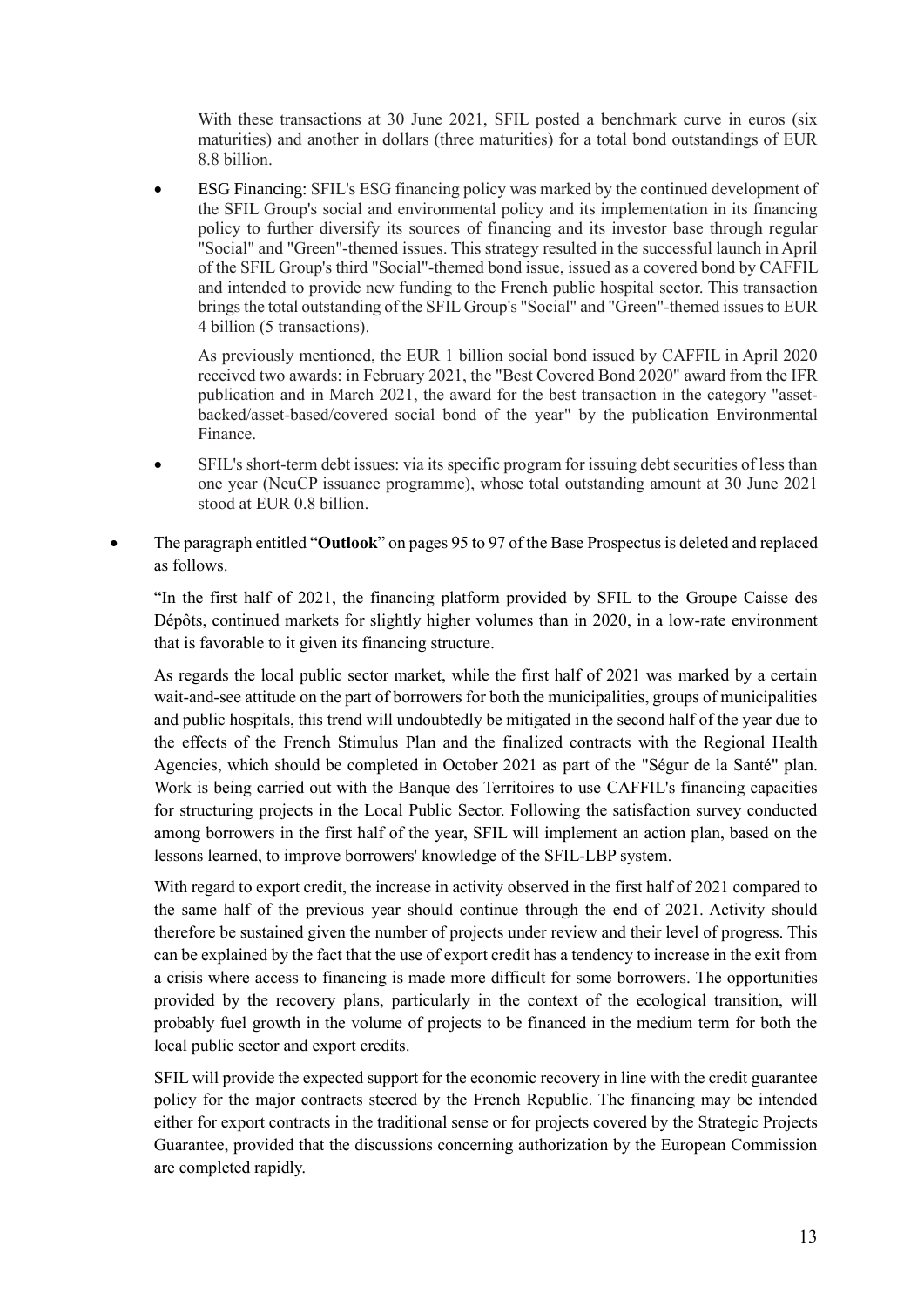In the context of the new European taxonomy, SFIL will continue and intensify its work with the launch of a project, including all the company's divisions concerned, aimed at integrating the impacts of the new regulation into its activities. SFIL plans to implement, by the end of 2021, an e-learning module dedicated to CSR and sustainable development issues for all its employees.

In terms of climate risk, analyses will be continued in order to be finalized as regards the physical risks in the local public sector.

From the point of view of its internal operations, SFIL will implement the new remote working agreement and adapt the organization of the premises and material resources made available.

Lastly, the #Objective 2026 strategic plan, taking into account the entire context in which SFIL operates, is being prepared for presentation to the Board of Directors in the autumn. This is the second strategic plan for SFIL, following the "Horizon 2021" plan, which saw the affirmation of the public development bank model and enabled commercial and economic results to be achieved that were largely above forecasts."

- The section entitled "**2. BUSINESS OVERVIEW**" on pages 97 to 102 of the Base Prospectus is amended as follows:
	- The following sub-paragraphs are added at the end of the subparagraph entitled "**(i) Financing of local public sector loans**" of the paragraph "**2.1 Principal Activities**" on page 98 of the Base Prospectus as follows:

"In the first half of 2021, the latter acquired EUR 3.1 billion of loans from La Banque Postale in two acquisitions, *i.e.* more than the volume acquired from La Banque Postale in the first half of 2020 (EUR 2.9 billion). As of 30 June 2021, the total volume acquired since SFIL's creation came to EUR 27.6 billion.

In early 2021, SFIL, via a specialized firm, conducted a satisfaction survey among its borrowers, local authorities and public health institutions, the results of which were used to identify areas for improvement, particularly in terms of reputation development.

In the first half of the year, the SFIL Group continued to support the digitization of its relations with the local public sector with the continued roll-out of DigiSFIL, which enables borrowers to securely update their information, make transaction requests or consult their due date notices online. The number of accreditations was partly boosted by remote working in the context of the health crisis.

In May, the last two borrowers in dispute with populations of less than 10,000 inhabitants holding loans indexed to the EUR/CHF exchange rate reached an agreement with SFIL to secure their outstanding by converting them to fixed rates, which ended their litigation with SFIL. Of the 66 municipalities with fewer than 10,000 inhabitants that held this type of loan at the time of SFIL's creation, only one remains, and this one has been dismissed by the court of cassation.

In the first half of 2021, EUR 185 million of green loans were produced by SFIL-LBP, *i.e.*  20% of the local authorities loans production transferable to CAFFIL, it being understood that most of the departments and regions have not yet issued their calls for tender due to the recent elections.

In addition, SFIL is carrying out work to take into account Regulation EU 2020/852, published on 18 June 2020, and the first two delegated acts aimed at establishing a harmonized system for classifying sustainable economic activities (the "European Taxonomy of Sustainable Activities")."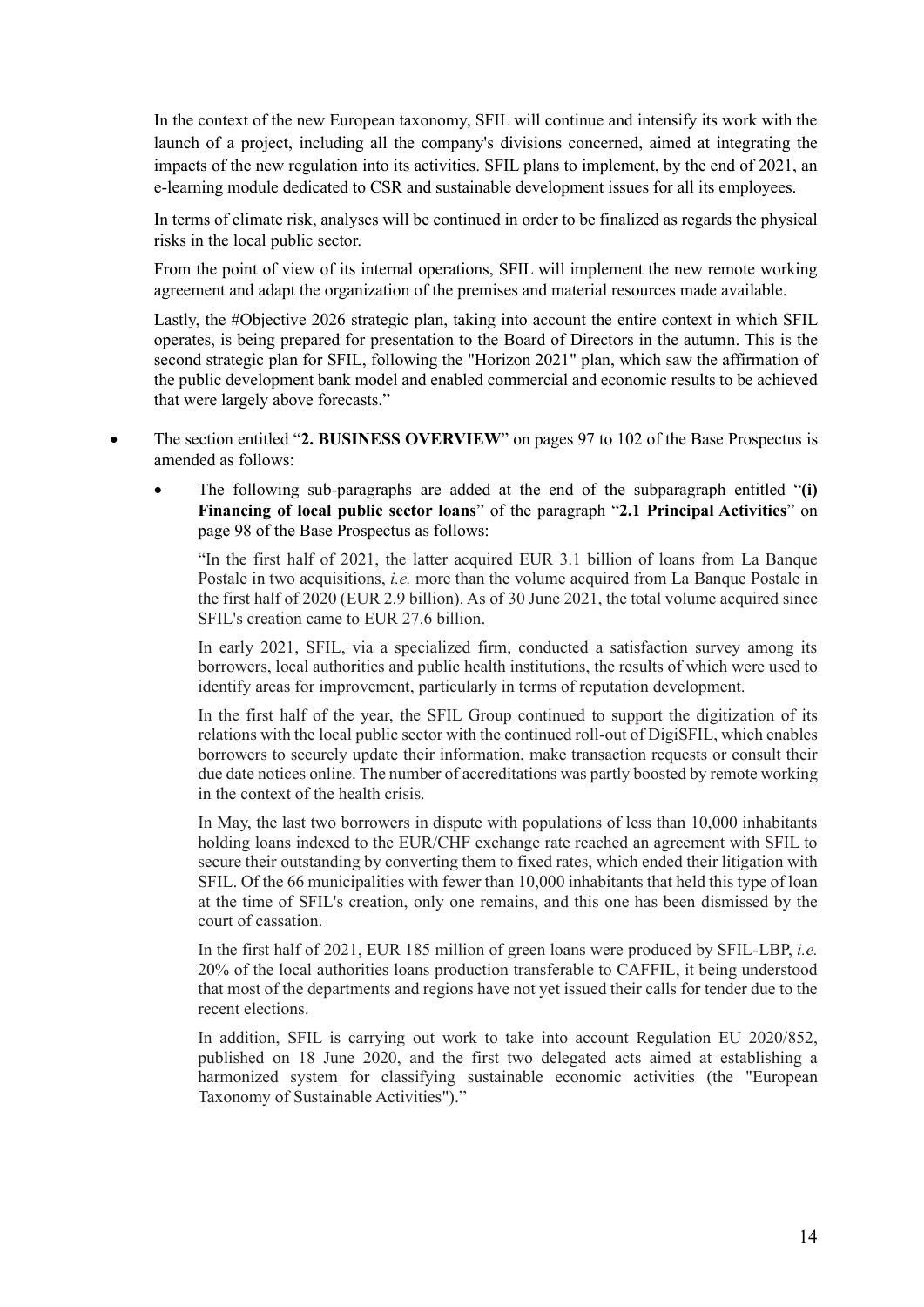• The following sub-paragraph is added at the end of the paragraph entitled "**(ii) Partnership with La Banque Postale and servicing and financing provided to CAFFIL**" of the paragraph "**2.1 Principal Activities**" on page 99 of the Base Prospectus as follows:

"The performance indicators in place to measure the quality of the services that SFIL provided for the first half of 2021 were satisfied, as in 2020, at 99%.

In the first half of 2021, in accordance with their periodic review commitment, SFIL and LBP adapted the contractual framework for the provision of services in order to bring it into line with the new guidelines of the European Banking Authority (EBA) relating to critical or significant services (PCI)."

• The paragraph "**2.3 Recent Evolutions**" on pages 101 to 102 of the Base Prospectus is deleted and replaced as follows:

## "**2.3 Recent Evolutions**

We present below three key figures of SFIL as of 30 December 2020 and 30 June 2021:

- As of 30 June 2021, SFIL had EUR 74.5 billion consolidated balance sheet assets;
- As of 30 June 2021, SFIL had a CET1 Ratio of 33.2%; and
- As of 31 December 2020, 344 employees were working for SFIL.

The European Central Bank notified the level of additional requirement in respect of P2R (Pillar 2 Requirement) for SFIL's Group, which will apply from  $1<sup>st</sup>$  January 2021. Last year's requirement is maintained and stands at 0.75% for SFIL. Taking into account the regulatory buffers, the minimum requirements applicable to SFIL on a consolidated basis are respectively 7.75% for the CET1 ratio, 9.25% for the Tier 1 ratio and 11.25% for the total capital ratio.

The Capital Requirements Regulation No. 575/2013 dated 26 June 2013 has introduced a leverage ratio, which corresponds to the amount of Tier 1 capital as a proportion of the total exposure of the entity concerned. Data collection in accordance with the regulatory format began in 2014 and entities have published their leverage ratio since the fiscal year starting 1 January 2015, without this ratio being subject to a specific quantitative requirement.

Based on the methodological principles of currently applicable regulations, the SFIL Group's leverage ratio was 9.9% as of 30 June 2021.

However, these regulations were recently amended by Regulation No. 876/2019 of 20 May 2019. The amendments in question, applicable as from end-June 2021, provide for the introduction of a minimum leverage ratio requirement of 3%, as well as measures designed to exclude development loans and the Export Credit business when calculating the total exposure. When these amendments come into force, the SFIL Group will therefore benefit from specific, tailored leverage ratio calculation rules.

Calculated using the methodological principles of the amended regulations, the SFIL Group's leverage ratio is 9.9% and thus comfortably exceeds this minimum 3% requirement.

On 22 February 2021, the ACPR Resolution College notified SFIL of its decision to implement the Single Resolution Board decision dated 23 September 2020, setting the minimum requirement for own funds and eligible liabilities (MREL) for SFIL.

In its regard, as the Ordinary Insolvency Processing is now retained as SFIL's preferential resolution strategy, the MREL requirement will therefore be limited to only "Loss Absorption Amount" (LAA) of SFIL. Furthermore, MREL will only apply to SFIL's social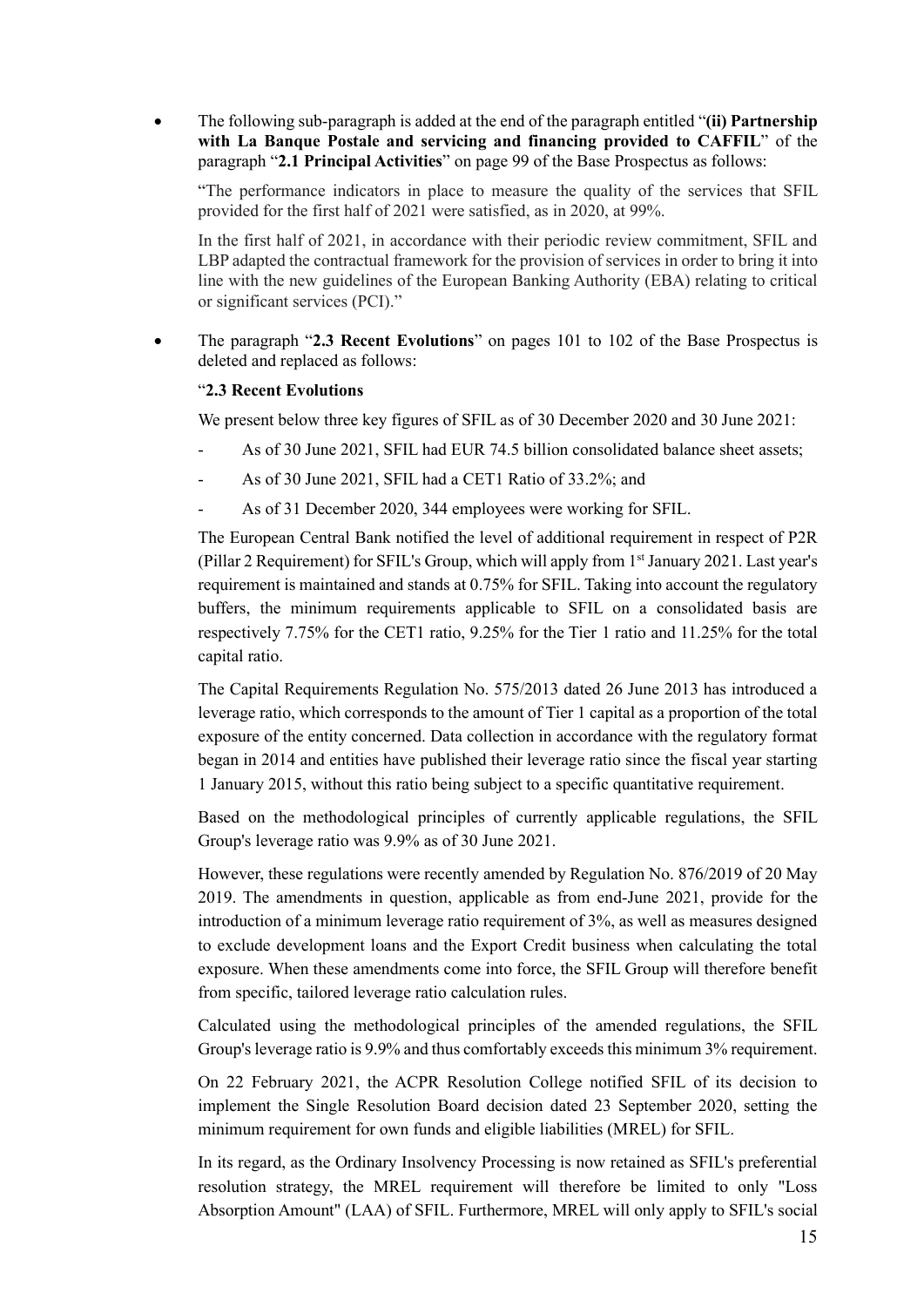scope, which will largely respect it.

• The paragraphs "**Board of Directors**" and "**The management team**" of the section entitled "**4. ADMINISTRATIVE, MANAGEMENT AND SUPERVISORY BODIES**" on pages 103 and 104 of the Base Prospectus are deleted and replaced as follows:

## "**Board of Directors**

The Board of Directors is composed of 15 members:

- Pierre Sorbets (Chairman of the Board of Directors)
- Philippe Mills (Chief Executive Officer)
- Caisse des Dépôts et Consignations represented by Olivier Fabas
- Serge Bayard
- Virginie Chapron du Jeu
- **Brigitte Daurelle**
- Laetitia Dordain
- Eckhard Forst
- Cathy Kopp
- Pierre Laurent
- Fabienne Moreau
- Quentin de Nantes
- three members elected employee representatives: Sandrine Barbosa, Frédéric Guillemin and Cécile Latil-Bouculat.

Non voting member: Paul Teboul

Representative of the social and economic committee: Thomas Perdriau

The main functions of the board members outside of the Issuer are the following:

| Pierre Sorbets (Chairman of the<br>Board of Directors of SFIL) | Chairman of Magnard Finance Conseil                                                                                                                 |
|----------------------------------------------------------------|-----------------------------------------------------------------------------------------------------------------------------------------------------|
| Philippe Mills<br>(Chief Executive Officer)                    | Chairman of the Supervisory Board of CAFFIL; Chairman of the Board of<br>Directors of EAPB                                                          |
| Olivier Fabas<br>(CDC representative)                          | Head of the Financial Institutions and Private Equity division – Managing<br>Director<br>Caisse des Dépôts et Consignations – Strategic Investments |
| Serge Bayard                                                   | Director of Business and Territory Development of La Banque Postale                                                                                 |
| Virginie Chapron du Jeu                                        | Director of CDC Group Finance, member of the Group Executive<br>Committee<br>Caisse des Dépôts et Consignations                                     |
| <b>Brigitte Daurelle</b>                                       | Chief Executive Officer of MFEX Groupe<br>Head of the Integration Management Program for MFEX by Euroclear                                          |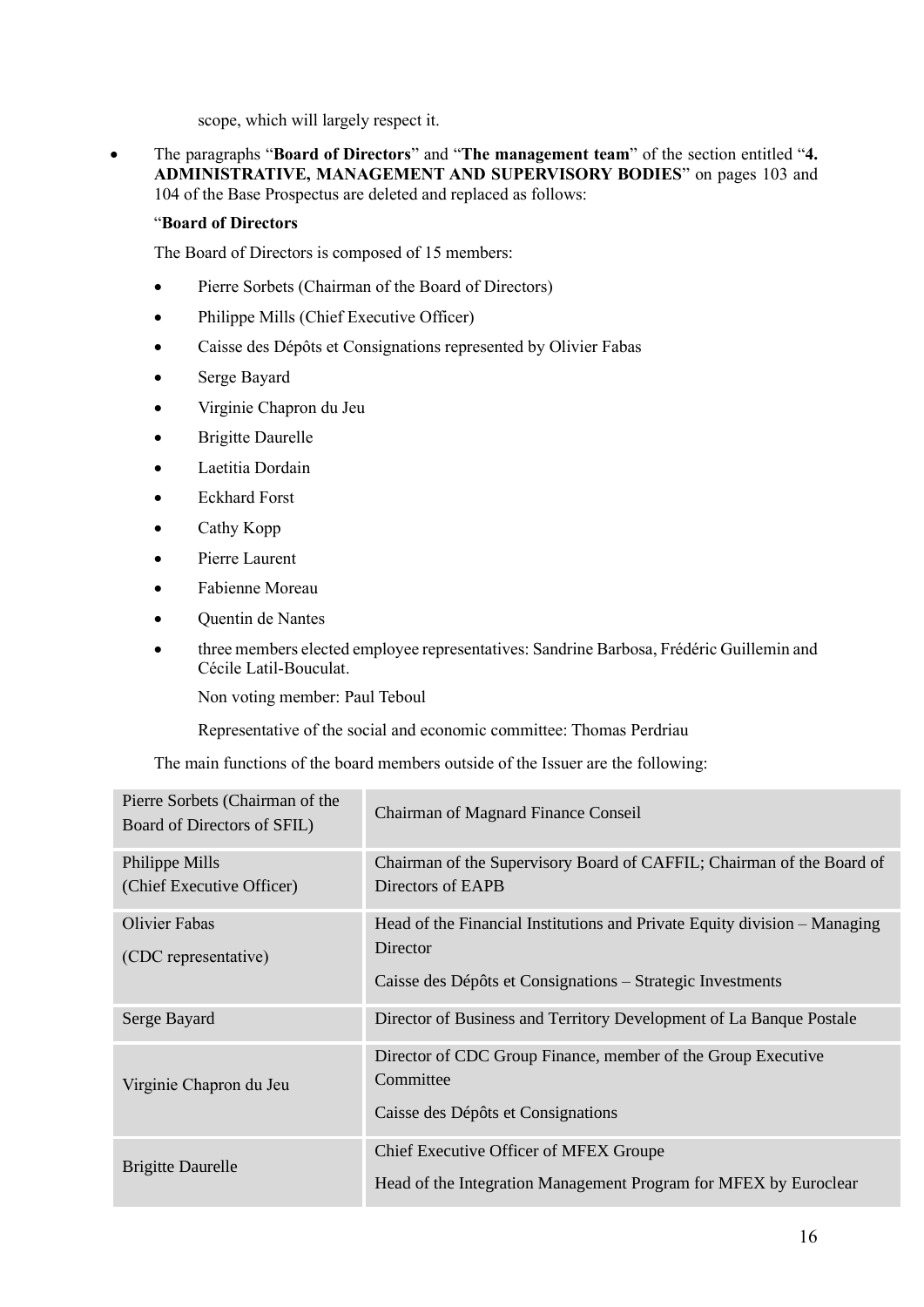| Laetitia Dordain     | Director of the Consignments and Specialized Deposits Department, Caisse<br>des Dépôts et Consignations                                                                                   |
|----------------------|-------------------------------------------------------------------------------------------------------------------------------------------------------------------------------------------|
| <b>Eckhard Forst</b> | Chairman of the Managing Board of NRW Bank                                                                                                                                                |
| Cathy Kopp           | Independent member of the Board of Directors, SFIL                                                                                                                                        |
| Pierre Laurent       | Director of the Development Department "Banque des territoires"<br>Caisse des Dépôts et Consignations                                                                                     |
| Fabienne Moreau      | Director of the Accounting and Regulatory Department<br>Caisse des Dépôts et Consignations                                                                                                |
| Quentin de Nantes    | In charge of participations within the financial institutions and capital<br>investment division of the Strategic Investments Management Department<br>Caisse des Dépôts et Consignations |

Their business addresses are c/o SFIL, 1-3 rue du Passeur de Boulogne, 92130 Issy-les-Moulineaux, France.

## **The management team**

The management team is composed of Executive Management and 7 other members in charge of divisions or central functions who make up the Management Committee. This committee meets at least once per week.

The members of the Executive Management are Philippe Mills (Chief Executive Officer) and François Laugier (Deputy Chief Executive Officer).

The members of the Executive Committee are Philippe Mills (Chief Executive Officer, Chairman of the Board of Directors of EAPB), François Laugier (Deputy Chief Executive Officer), Stéphane Costa de Beauregard (Local Public Sector, CSR and Operating Officer), Nathalie Derue (Chief Risk Officer), Gilles Gallerne (Chairman of the Management Board of CAFFIL), Béatrice Gosserez (Corporate secretary and Chief Compliance Officer), Florent Lecinq (Chief Financial and Financial Markets Officer), Pierre-Marie Debreuille (Export Credit Officer), and Frédéric Meyer (Human Resources Officer)."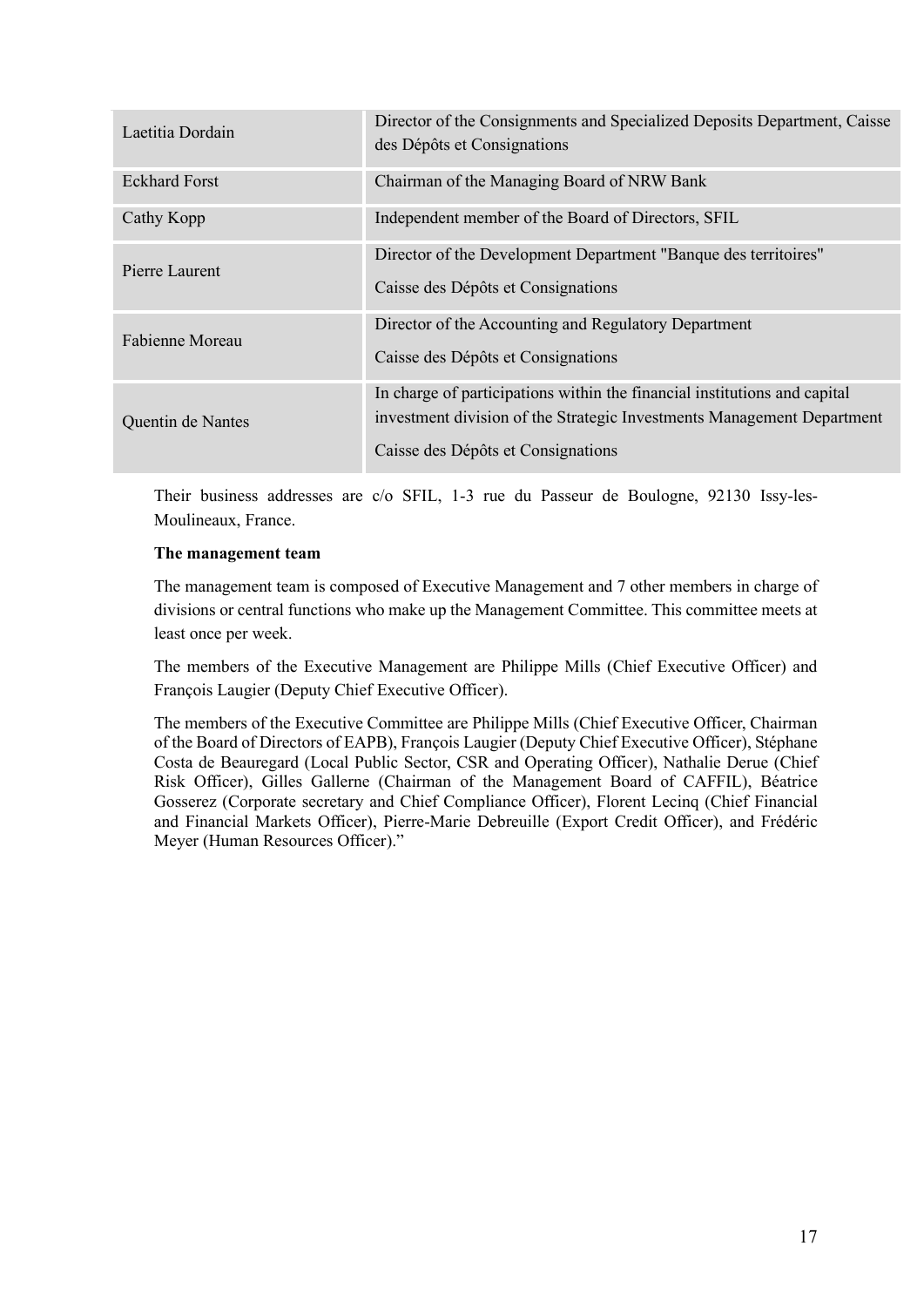## **RECENT DEVELOPMENTS**

<span id="page-17-0"></span>The section entitled "**Recent Developments**" on pages 109 and 110 of the Base Prospectus is deleted and replaced as follows:

## "**The management of Covid-19 pandemic crisis**

SFIL's strategy, which is based on its public development bank model, has continued to demonstrate its strength and resilience during this crisis, particularly in terms of solvency and liquidity. From an operational standpoint, during the first half of the year, the bank operated in a hybrid mode, *i.e.* working remotely while organizing a gradual return to work on a voluntary basis, one day a week from February onwards, and then two days starting in June, for its employees at its Issy-les-Moulineaux and Lyon sites.

All measures (social distancing, supply of masks, hand sanitizing gel, etc.) to ensure the safety of its employees have been maintained. Discussions and projects were launched in 2020 on the organization of work. Based on the experience gained and the lessons learned over the last few months, the Demain $@SFIL$  project has made progress, one of the key elements of which is the signing of a new remote working agreement. Remote working will be more widespread and with more days than before the crisis. Reflection workshops are underway to define the terms and conditions that will apply as of 20 September 2021. This is complemented by the promotion of new working methods and team leadership in a hybrid environment. The organization of the office premises and the technical resources must also be rethought or adapted to best meet new needs.

During the first half of the year, SFIL confirmed its excellent access to financial markets and continued very low risk profile and very solid financial results. Financing activity in the French local public sector was less buoyant in the first half of the year than in the first half of 2020, particularly in the health sector, which should, however, change positively from the second half of the year onwards with the deployment of the Ségur healthcare plan. In the area of export credit, SFIL has maintained and extended the liquidity support on export credits for cruise lines, introduced in the spring of 2020 as part of the approach developed jointly by the European credit insurance agencies and the lending banks. Since the beginning of March 2020, with regard to risk management, attention has been paid to the credit risks and the impacts of sector-specific shocks, particularly on the cruise sector, on the liquidity risks, on the operational risks for the Group, on cyber risk and the risk of fraud during such a period.

All of these risks were subject to specific monitoring and regular reporting to the supervisor. The crisis unit set up in March 2020 continued its work to ensure operational continuity and risk monitoring. As a reminder, in 2020, the health crisis had a very limited impact and was mainly limited to an increase in provisions relating to the export credit portfolio dedicated to refinancing the cruise sector. As of 30 June 2021, the same trend was observed and SFIL's financial statements were not impacted by the health crisis. As a result, as of 30 June 2021 SFIL's consolidated net income stood at EUR +28 million, while recurring net income was EUR +33 million.

Overall, the management of the health crisis during the first half of 2021 confirmed the triple success for SFIL in terms of protecting the health of its employees, maintaining its operational continuity ability and demonstrating the resilience of its business model. As a public development bank, SFIL will be able to provide all its support to the public policies required for economic recovery, whether for financing the local public sector and French hospitals or for financing exports.

#### **Debt securities amount**

The amount of SFIL Group's debt securities (including (i) the debt securities issued by SFIL under its Programme and (ii) the Obligations Foncières and the registered covered bonds issued by CAFFIL) increased by an amount of EUR 3.087 billion between 1 January 2021 and 21 October 2021.

#### **2021 Stress Test exercises**

SFIL participated in the 2021 European stress tests conducted by the Single Supervisory Mechanism (SSM). This exercise does not refer to a minimum capital threshold that must be reached, but is used by the supervisor as part of its institution evaluation process ("**SREP**"). The severe stress scenario was developed by the European Central Bank and covers a three-year time horizon (2021-2023). In the most severe stress scenario, the CET1 ratio would remain very high at 19.1% in 2023 and would be more than twice the regulatory requirement set by the regulator under the SREP."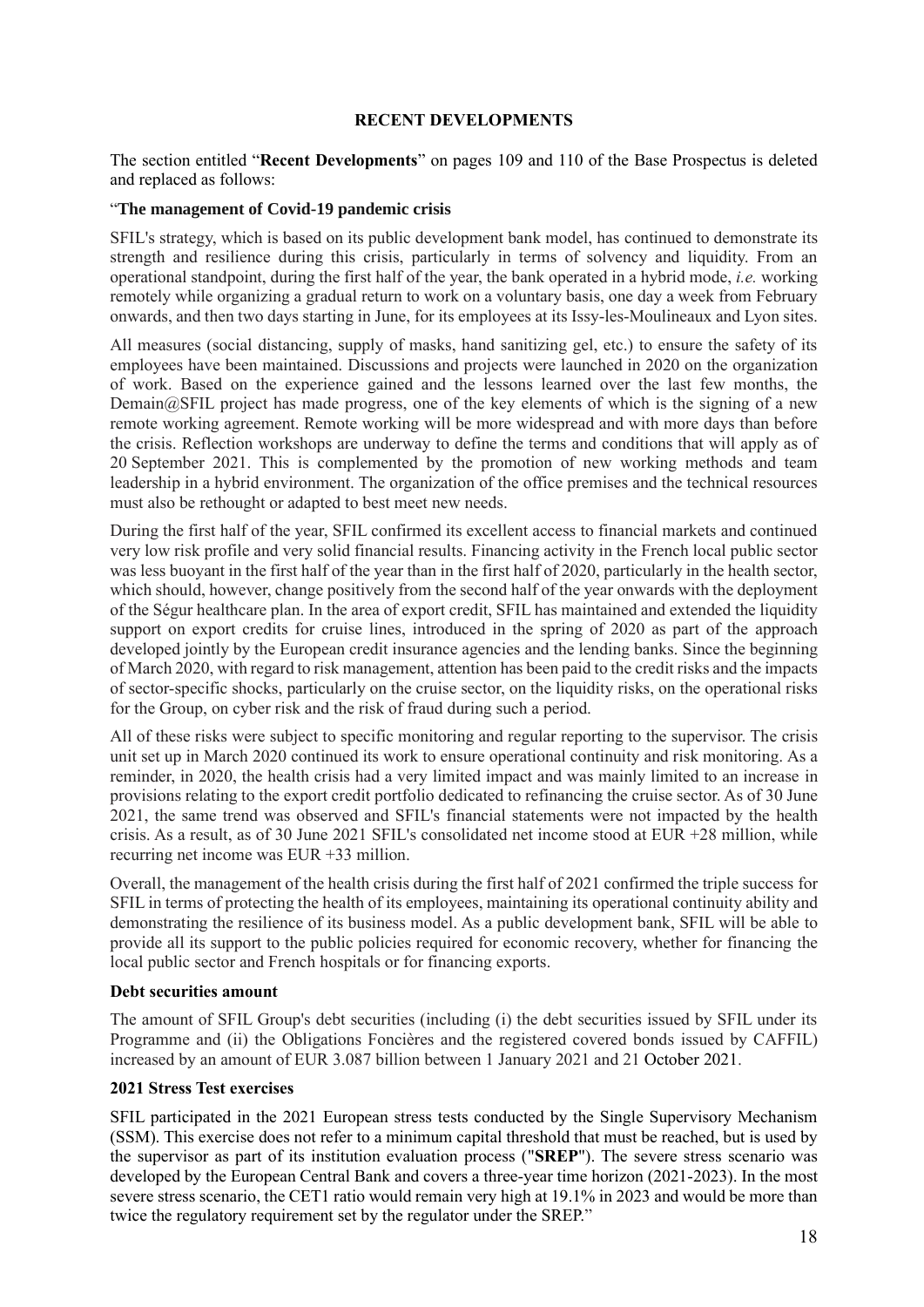## **GENERAL INFORMATION**

<span id="page-18-0"></span>The section "**General Information**" on pages 153 to 157 of the Base Prospectus is amended as follows:

• The paragraph entitled "**2. Corporate authorisations**" on page 153 of the Base Prospectus is deleted and replaced as follows:

"The Issuer has obtained all necessary corporate and other consents, approvals and authorisations in France in connection with the update of the Programme.

Under French law, any drawdown of Notes under the Programme, to the extent that such Notes constitute *obligations*, requires the prior authorisation of the Board of Directors (*conseil d'administration*) of the Issuer which may delegate its powers to an authorised officer.

For this purpose, on 10 September 2021 the Board of Directors (*Conseil d'administration*) of the Issuer (i) authorised the issue of notes and assimilated debt securities (*obligations et titres assimilés*) up to  $63,000,000,000$  for a period of one year from 10 September 2021 and (ii) delegated, the power to issue such notes and assimilated debt securities (*obligations et titres assimilés*) (*x*) to Mr. Philippe Mills, *Directeur Général* of the Issuer, to Mr. Francois Laugier, *Directeur Général Adjoint* of the Issuer and to Mr. Florent Lecinq, *Directeur financier et des marchés financiers* of the Issuer and (*y*) up to €1,000,000,000 per issue and to Mr. Olivier Eudes, *Directeur ALM et marchés financiers* of the Issuer, each with the capacity to act separately. "

• The paragraph entitled "**5. Significant change in the Issuer's financial position or financial performance**" on page 154 of the Base Prospectus is deleted and replaced as follows:

"There has been no significant change in the financial position or financial performance of the Issuer since 30 June 2021 (being the date of its last financial period for which financial information has been published)."

• The fourth sentence of the paragraph entitled "**11. Auditors**" on page 155 of the Base Prospectus is deleted and replaced as follows:

"KPMG SA (Tour Eqho, 2, avenue Gambetta, 92066 Paris-La Défense Cedex, France) and PricewaterhouseCoopers Audit (63, rue de Villiers, 92200 Neuilly-sur-Seine, France) are statutory auditors to the Issuer since 30 September 2020. They have audited and rendered unqualified audit opinions in their reports on the annual financial statements of the Issuer for the financial year ended 31 December 2020 and issued a limited review report on the interim financial information of the Issuer for the period ended 30 June 2021."